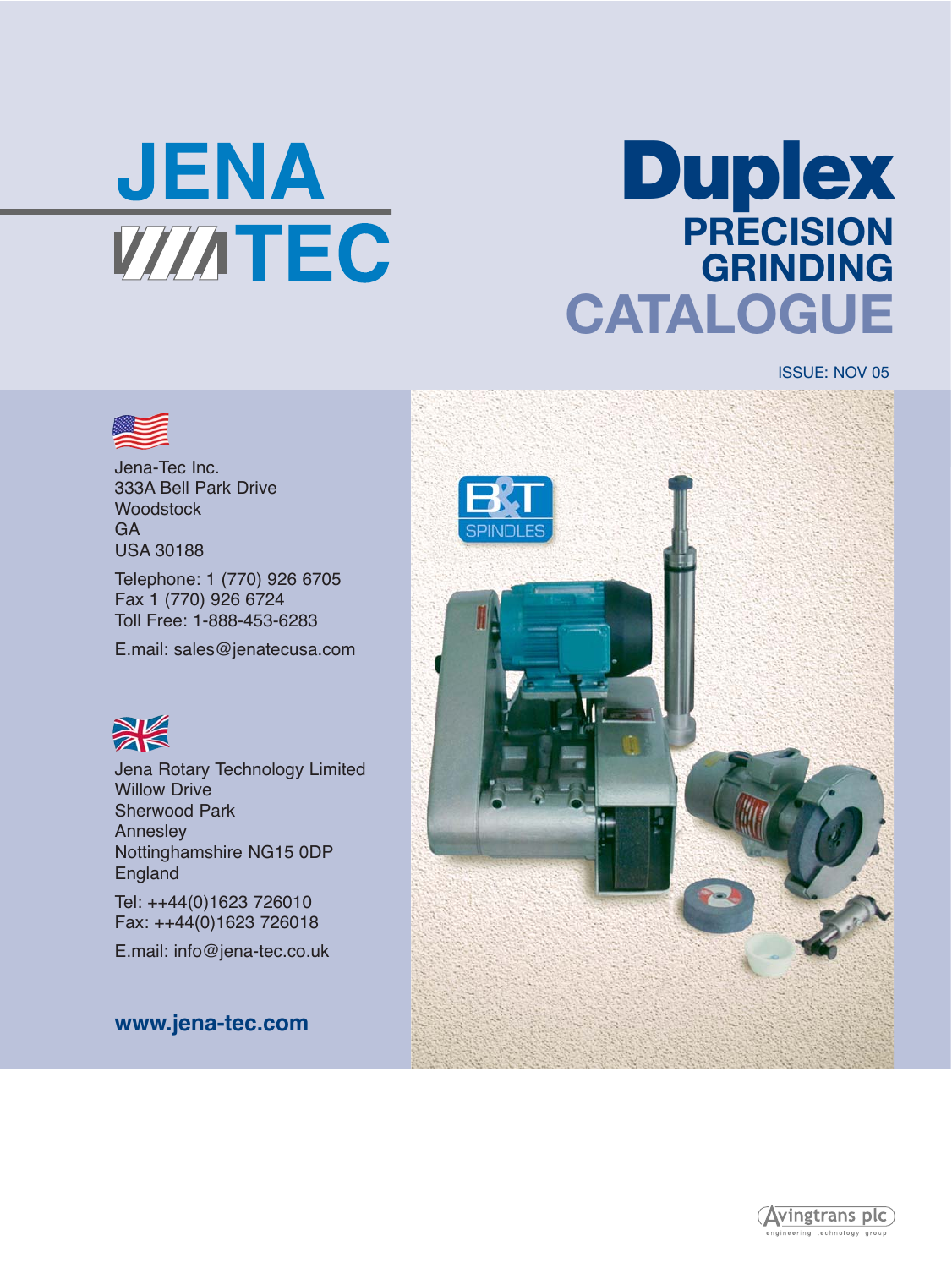# DUPLEX INDEX

| <b>OVERVIEW</b>                                          | page 3     |
|----------------------------------------------------------|------------|
| <b>HEAVY DUTY TOOL-POST GRINDERS</b>                     | page 4/5   |
| <b>INTERNAL AND EXTERNAL TOOL-POST GRINDERS</b>          | page 6-9   |
| LONG REACH QUILLS FOR DEEP HOLE GRINDING                 | page 10    |
| <b>STEP TYPE LONG REACH SPINDLES</b>                     | page 11    |
| <b>MOTORISED GRINDING HEADS</b>                          | page 12    |
| DIRECT DRIVE, HIGH FREQUENCY TOOL-POST GRINDERS          | page 13    |
| <b>ABRASIVE TOOL-POST GRINDERS</b>                       | page 14/15 |
| <b>REPLACEMENT GRINDING WHEELS</b>                       | page 16    |
| <b>REPLACEMENT ABRASIVE BANDS</b>                        | page 17    |
| DUPLEX TOOL-POST GRINDERS INSTRUCTIONS FOR OPERATION     | page 18-27 |
| DUPLEX TOOL-POST GRINDERS INSTRUCTIONS FOR OPERATION     |            |
| <b>CONSTRUCTION</b>                                      | page 19    |
| <b>INSTALLATION &amp; MOUNTING</b>                       | page 20    |
| <b>WHEEL SELECTION</b>                                   | page 21/22 |
| <b>USE</b>                                               | page 23    |
| <b>GRINDING SPINDLES</b>                                 | page 24    |
| <b>CAPACITIES &amp; CAPABILITIES (Standard Machines)</b> | page 25    |
| <b>NOTES ON FITTING WHEELS</b>                           | page 26    |
|                                                          |            |

**NOTES ON HIGH FREQUENCY MACHINES page 27**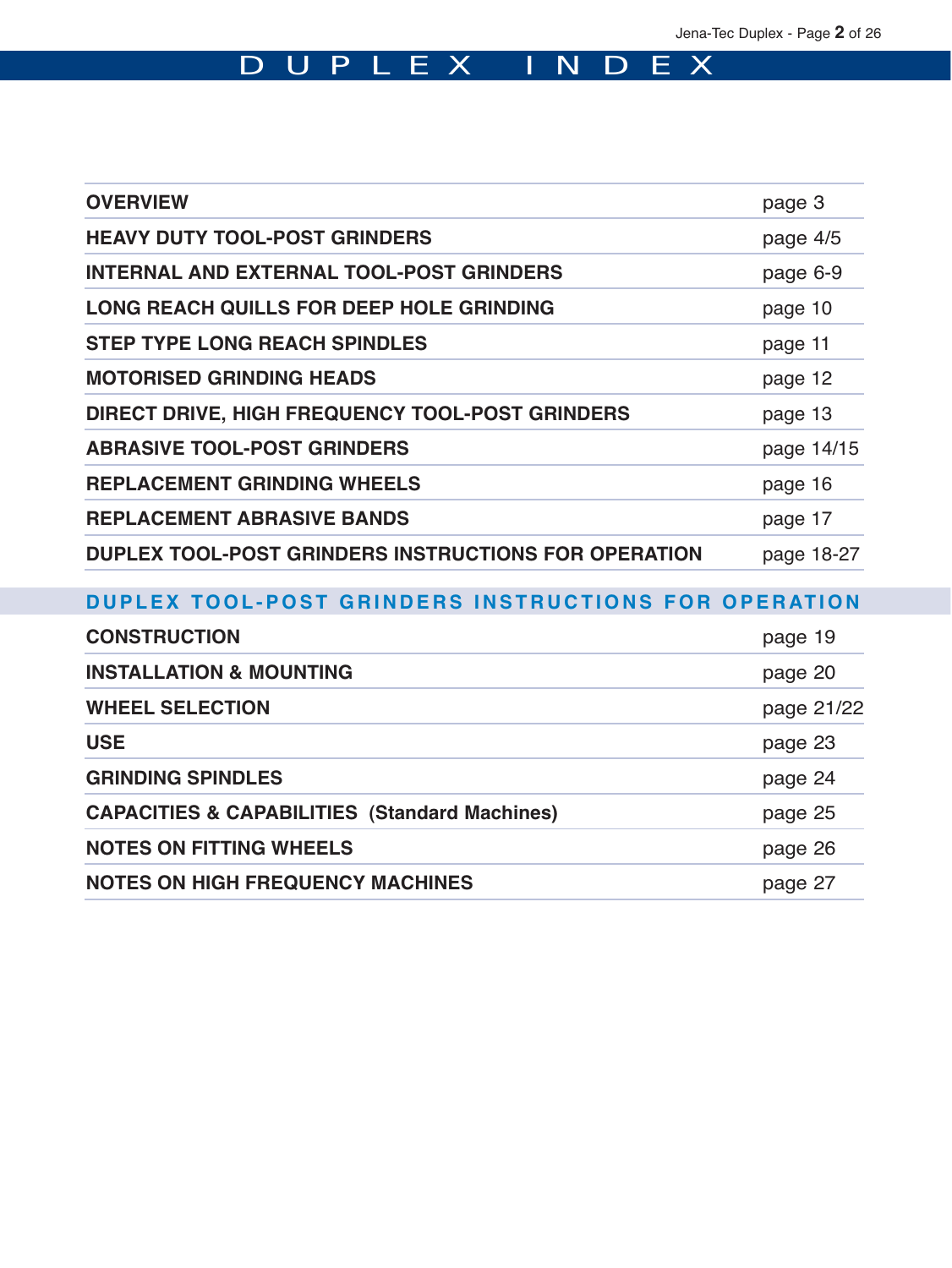# DUPLEX - PRECISION GRINDING OVERVIEW



The Jena-Tec Duplex range of Tool-Post Grinding Units incorporating precision spindles offer reliability and durability. The units incorporate enclosed fan cooled motors and special attention is given to ensure accurate balance of all rotating parts.

Wheel flanges, manufactured in mild steel, are to BS 4581 Pt2 and ISO R6666 Standards. A wide range of flanges are interchangeable on the various models.

Special Duplex Tool-Post Grinding Units are available to suit specific application requirements. Please discuss with a Jena-Tec rotary products technician.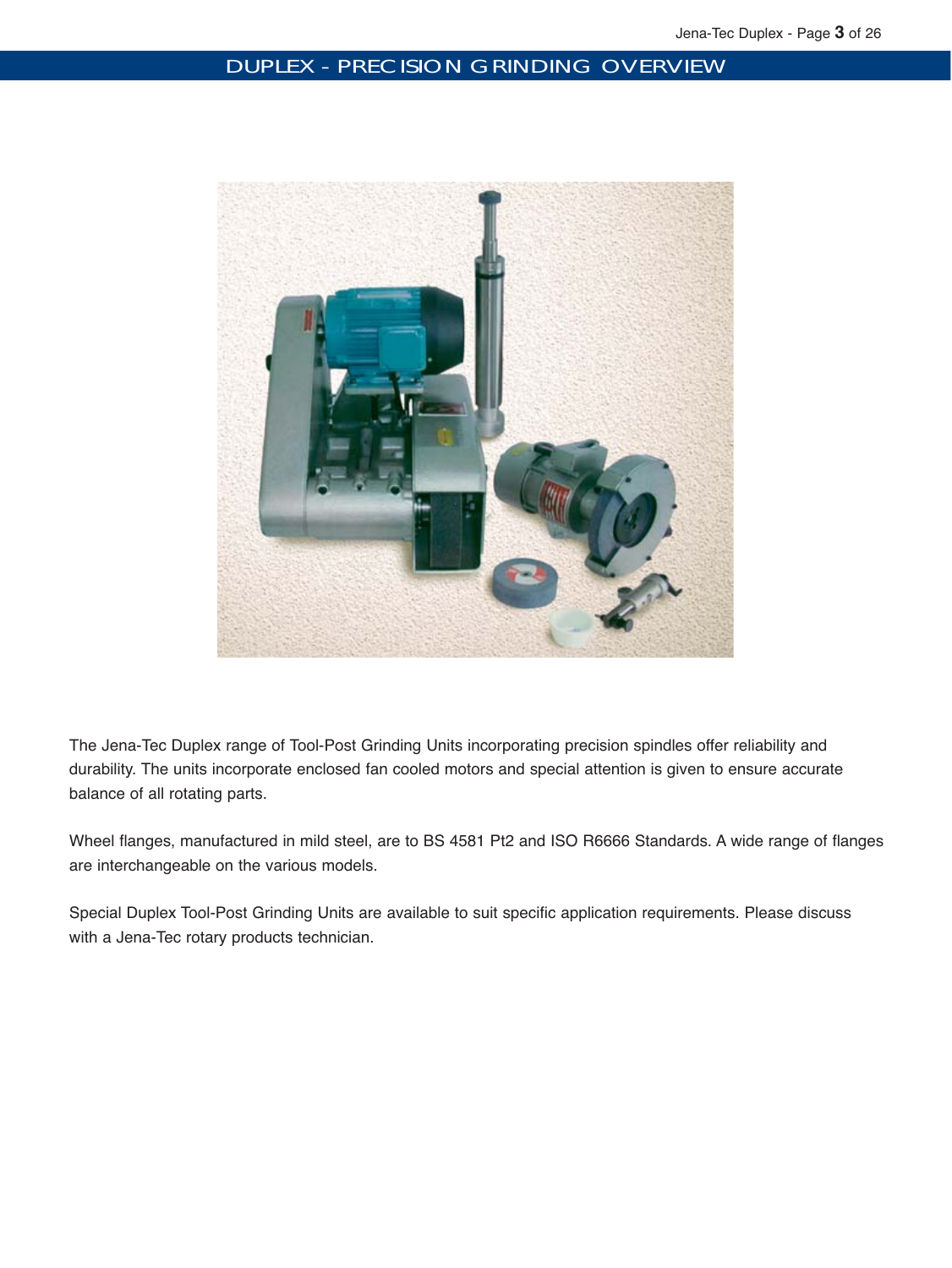# **General Specification**

**SPINDLES** Precision Ball or Roller Bearings are used throughout the range.

**MOTORS** All types have totally enclosed motors with external fan cooling. Particular care is taken to ensure accurate balance of rotating parts.

**SWITCHES** A Switch Box with start & stop buttons is mounted on a plate adjacent to the motor, for quick control.

**WHEEL FLANGES** Mild Steel to BSI 4581 Pt2/ISO R6666 for Grinding Wheels. An interchange system is standard on Types D.31, D.30A, D.31A, D.31B, D.32, D.33, D70, D71 and D72. Flange and wheels can be removed as one unit and replaced by others without the necessity of re-trueing.

**DRAWINGS** Full dimensioned drawings are available, the numbers of which will be found in the Unit Specification.

**TROPICAL INSULATION** Motors for use in hot and humid tropical climates can be tropically insulated.

**WHEELGUARDS** Type D.26 and D.27 have high strength cast aluminium guards. All others are of malleable iron with steel side plates.

**BELT ADJUSTMENT** Motors swing on a pivot, for belt adjustment.

**SMALL AND DEEP BORE GRINDING** A range of High Speed 4-Bearing Spindles and Long Reach Spindles will be found on Pages 6 and 7.

**BELT GUARDS** Aluminium castings or fabricated steel, completely enclosing belts.

**BELTS Either** Vee or endless Flat Belts are used depending on the duty.

**SAFETY** User safety is an important factor in the design and manufacture of our units, however the user must ensure adequate safety standards are employed appropriate to the application in which the units are being used. This is particularly important in the use of left hand units. The manufacturer can not be responsible for the users failure to ensure adequate safety standards.



Although not supplied as standard, wheel flanges with balance weights and a suitable mandrel can be supplied to special order. This applies to units with integral wheel/flange assemblies such as D30.A, D.31, D.31A, D.31B, D.32, D.33, D.70, D.71 and D.72.

This arrangement is to accommodate

the small minority of applications where very fine work is involved. They are not normally fitted due to the time involved in special balancing.



FACE GRINDING



INTERNAL WORKING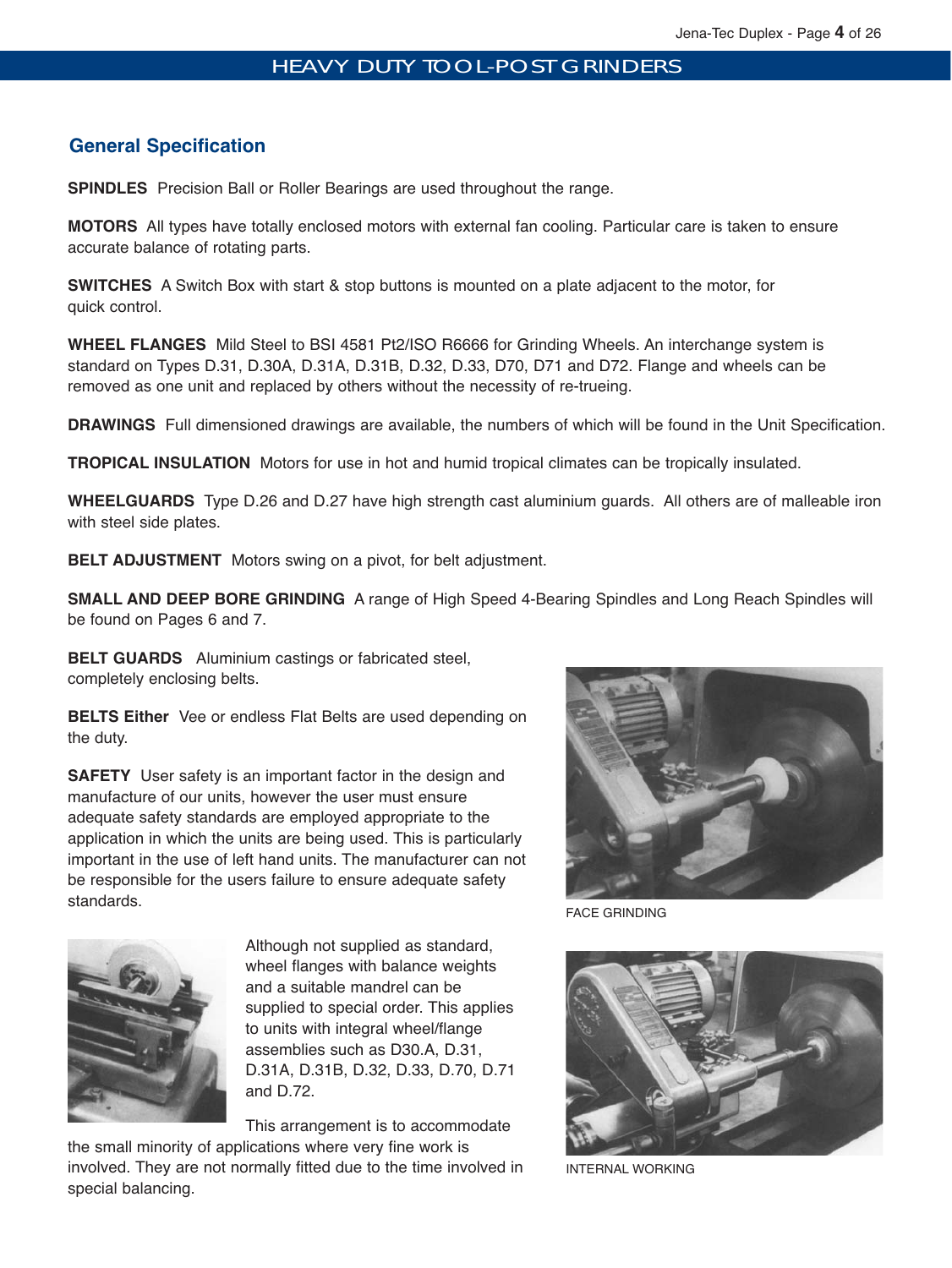## HEAVY DUTY TOOL-POST GRINDERS

#### **LEFT AND RIGHT HAND UNITS**



98% of all units supplied are right hand and fit onto the normal front tool-post. Left hand units can be supplied for use on the rear Tool-Post or a copy attachment. Such units will have spindles with left hand threads.

#### **SPECIAL UNITS**

Units designed and manufactured to customers requirements are available. Contact our Sales Office with your specifications.

#### **REPAIR, SERVICE AND RECONDITIONING**

When your spindle requires attention we recommend that it should be returned to us, where it will receive the same care as when it was originally built.

The precision bearings used are particularly sensitive to correct fitting and absolute cleanliness is essential to obtain satisfactory results.

Spindles received for servicing have the same attention as new ones and are subjected to the same tests after assembly. This service can be provided for all types and makes of precision spindles.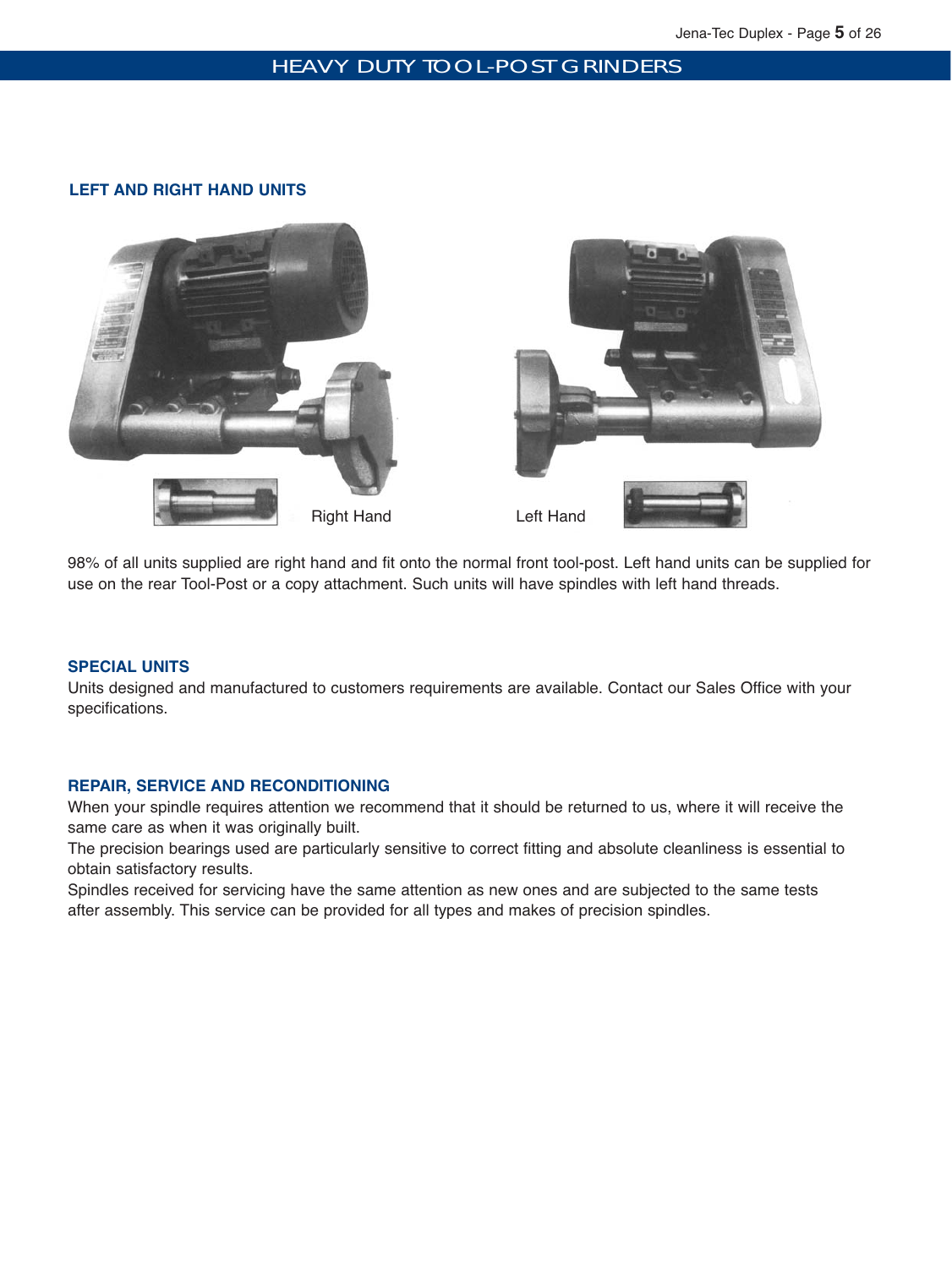# INTERNAL AND EXTERNAL TOOL-POST GRINDERS

\*SPECIAL FLANGES REQUIRED FOR CUP WHEELS

| <b>Type</b>                                                                                     |         |                                           | D.27                                                                          | <b>D.28</b>                                                                                         | D.29                                                                                      |
|-------------------------------------------------------------------------------------------------|---------|-------------------------------------------|-------------------------------------------------------------------------------|-----------------------------------------------------------------------------------------------------|-------------------------------------------------------------------------------------------|
| <b>Dimension Sheet</b>                                                                          |         | 101                                       | 102                                                                           | 103                                                                                                 | 103                                                                                       |
| Plain Wheels -<br>Inches<br>mm                                                                  | Ext     | $3''$ x $1/2''$ x $1/2''$<br>60 x 10 x 10 | $5'' \times \frac{3}{4''} \times \frac{1}{2''}$<br>80 x 13 x 12.7<br>1 recess | $5''$ x $^{3}/_{4}''$ x $^{1}/_{2}''$<br>129 x 19 x 12.7<br>1 recess<br>$2^3/4"$ x $1/4"$<br>70 x 6 | $6''$ x 1" x $2^{1}/8''$<br>125 x 19 x 12.7<br>1 recess<br>$2^3/4''$ x $^1/4''$<br>70 x 6 |
| Inches<br>mm                                                                                    | Int     | $20 \times 6 \times 6$                    | $1''$ x $^{1}/2''$ x $^{5}/16''$<br>25 x 13 x 8                               | None                                                                                                | $1''$ x $1/2''$ x $5/16''$<br>25 x 13 x 8                                                 |
| <b>Cup Wheels (Flared)</b><br>Inches<br>mm                                                      |         |                                           | $3/2 - \frac{1}{4}$ rim<br>$1/4$ " back<br>80/50-6 rim<br>13 back<br>$\star$  | $4/3 - \frac{3}{8}$ " rim<br>$1/2$ " back<br>100/80-10 rim<br>13 back<br>$\star$                    | $4/3 - \frac{3}{8}$ " rim<br>$1/2$ " back<br>100/80-10 rim<br>13 back<br>$\star$          |
| <b>Grinding Depth</b><br>With Ext. inches<br>Wheel mm<br>With Int inches<br><b>Extension mm</b> |         | 3"<br>75                                  | 2"<br>50<br>3"<br>80                                                          | 3"<br>76<br>Not supplied                                                                            | 3"<br>76<br>3"<br>75                                                                      |
| Smallest bore with<br>Standard extension                                                        |         | $1/2$ <sup>11</sup><br>13                 | $3/4$ <sup>11</sup><br>19                                                     |                                                                                                     | $3/4$ <sup>11</sup><br>19                                                                 |
| Speeds                                                                                          |         | 8000<br>18000                             | 6000<br>16000                                                                 | 4500                                                                                                | 4500<br>7000<br>8000<br>12000                                                             |
| <b>Motor Power</b>                                                                              | 1 Phase | $1/4$ hp.17kw                             | $1/3$ hp .25 kw                                                               | $3/4$ hp .55kw                                                                                      | $3/4$ hp .55kw                                                                            |
|                                                                                                 | 3 Phase |                                           | $1/2$ hp .37 kw                                                               | 1hp .75kw                                                                                           | 1hp .75kw                                                                                 |
| Quill Dia                                                                                       |         |                                           | $1^3/4$ " 44.45mm<br>$1^3/4$ " 44.45mm                                        |                                                                                                     | $1^3/4$ " 44.45mm                                                                         |
| <b>Belts</b>                                                                                    |         | Flat                                      | Flat                                                                          | 2 Vee                                                                                               | Flat                                                                                      |
| For Lathes of<br><b>Centre Height</b>                                                           |         | $3^{1}/2$ " & over<br>87mm & over         | 5" & over<br>125mm & over                                                     | 7" & over<br>175mm & over                                                                           | 7" & over<br>175mm & over                                                                 |
| (Approx) kgs<br><b>Weight Lbs</b>                                                               |         | 7kg<br>$15^1$ /2 lb                       | 13kg<br><b>29lb</b>                                                           | 24kg<br>53lb                                                                                        | 25kg<br>55lb                                                                              |
| Can Built-in Diamond<br>Dresser be fitted                                                       |         | No                                        | No                                                                            | Yes                                                                                                 | Yes                                                                                       |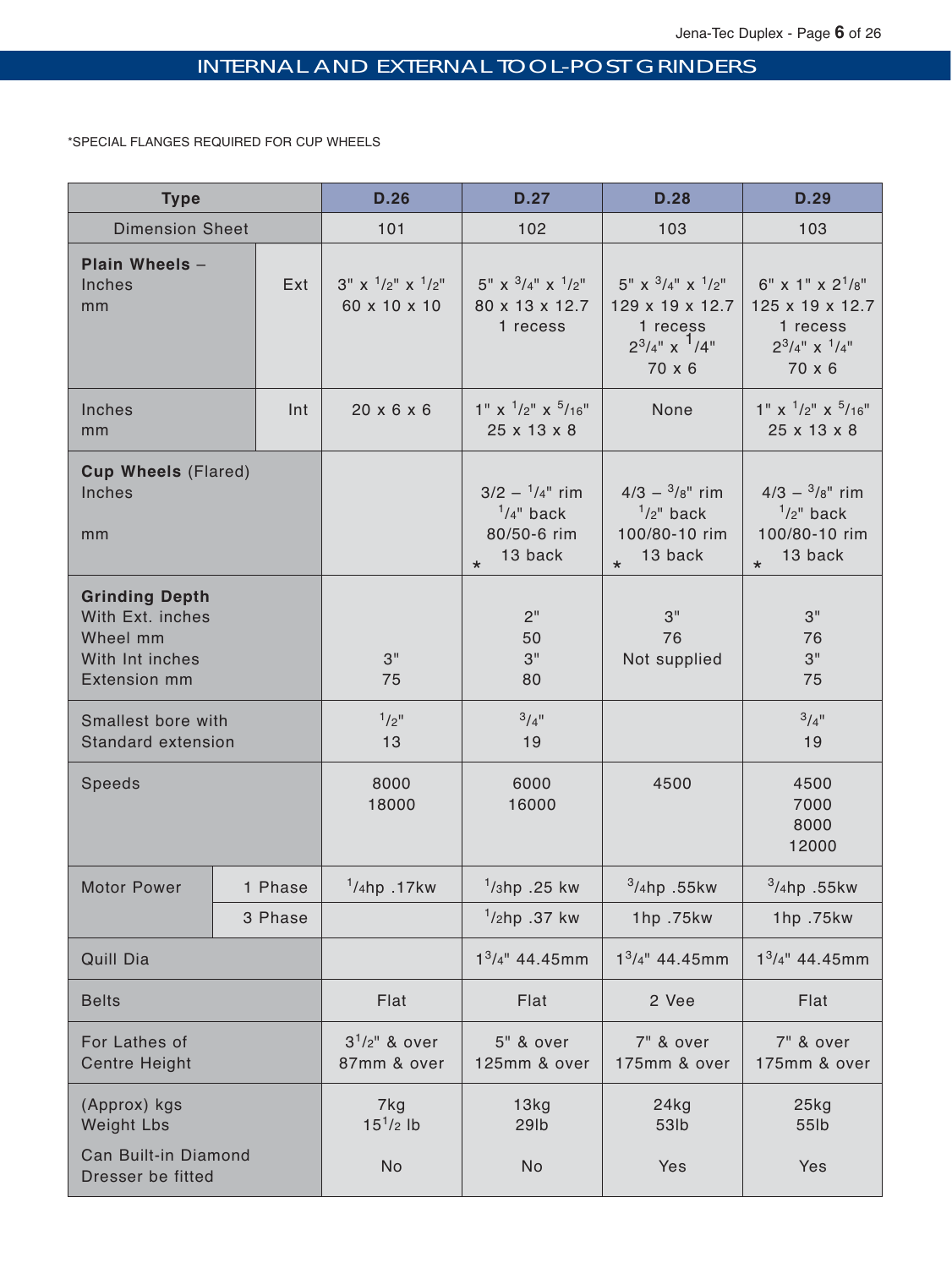# INTERNAL AND EXTERNAL TOOL-POST GRINDERS

\*SPECIAL FLANGES REQUIRED FOR CUP WHEELS

| <b>Type</b>                                                                  |         | <b>D.30A</b>                                                                    | <b>D.31</b>                                                                            | <b>D.31A</b>                                                                                       | <b>D.31B</b>                                                                                          |
|------------------------------------------------------------------------------|---------|---------------------------------------------------------------------------------|----------------------------------------------------------------------------------------|----------------------------------------------------------------------------------------------------|-------------------------------------------------------------------------------------------------------|
| <b>Dimension Sheet</b>                                                       |         | 104                                                                             | 104                                                                                    | 105                                                                                                | 105                                                                                                   |
| Plain Wheels -<br>Inches<br>mm                                               | Ext     |                                                                                 | $6''$ x 1" x $2^{1}/8''$<br>150 x 25 x 54<br>1 recess<br>$3^1/4''$ x $1/4''$<br>86 x 6 | $8''$ x 1" x $2^{3}/8''$<br>200 x 25 x 60.3<br>1 recess<br>$4^{1}/4$ " x $1/4$ "<br>$108 \times 6$ | $8''$ x 1" x $2^{3}/8''$<br>200 x 25 x 60.3<br>1 recess<br>$4^{1}/4$ " x $^{1}/4$ "<br>$108 \times 6$ |
| Inches<br>mm                                                                 | Int     | None                                                                            | $1^1/2''$ x $^1/2''$ x $^3/8''$<br>40 x 13 x 9.5                                       | None                                                                                               | $1^1/2$ " x $^1/2$ " x $^3/8$ "<br>40 x 13 x 9.5                                                      |
| <b>Cup Wheels (Flared)</b><br>Inches<br>mm                                   |         | $5/4 - \frac{1}{2}$ rim<br>$1/2$ " back<br>125/100-13 rim<br>13 back<br>$\star$ | $5/4 - \frac{1}{2}$ rim<br>$1/2$ " back<br>125/100-13 rim<br>13 back<br>$\star$        | $7/5 - \frac{1}{2}$ rim<br>$1/2$ " back<br>180/125-13 rim<br>13 back<br>$\star$                    |                                                                                                       |
| <b>Grinding Depth</b><br>With Ext. inches<br>Wheel mm<br><b>Extension mm</b> |         | $6^{1}/4$ "<br>156<br>Not supplied                                              | $6^{1}/4$ "<br>156<br>4"<br>100                                                        | 6"<br>150<br>Not supplied                                                                          | 6"<br>150<br>4"<br>100                                                                                |
| Smallest bore with<br>Standard extension                                     |         |                                                                                 | 1"<br>25                                                                               |                                                                                                    | 1"<br>25                                                                                              |
| Speeds                                                                       |         | 3000                                                                            | 2850<br>4400<br>6500<br>10000                                                          | 2850                                                                                               | 2850<br>4400<br>6500<br>10000                                                                         |
| <b>Motor Power</b>                                                           | 1 Phase | $3/4$ hp .55kw                                                                  | $3/4$ hp. .55kw                                                                        | 1.5 hp 1.1kw                                                                                       | 1.5 hp 1.1kw                                                                                          |
|                                                                              | 3 Phase | 1hp .75kw                                                                       | 1hp .75kw                                                                              |                                                                                                    |                                                                                                       |
| Quill Dia                                                                    |         | $2^3/4$ " 57.15mm                                                               | $2^1/4$ " 57.15mm                                                                      | $2^1/4$ " 57.15mm                                                                                  | $2^1/4$ " 57.15mm                                                                                     |
| <b>Belts</b><br>Flat                                                         |         | 3 Vee                                                                           | Flat                                                                                   | 3 Vee                                                                                              | Flat                                                                                                  |
| For Lathes of<br><b>Centre Height</b>                                        |         | $8^{1}/2$ " & over<br>215mm & over                                              | $8^{1}/2$ " & over<br>10" & over<br>215mm & over<br>250mm & over                       |                                                                                                    | 10" & over<br>250mm & over                                                                            |
| (Approx) kgs<br><b>Weight Lbs</b>                                            |         | 34kg<br>75lb                                                                    | 34kg<br>55kg<br>75lb<br>121lb                                                          |                                                                                                    | 54kg                                                                                                  |
| Can Built-in Diamond<br>Dresser be fitted                                    |         | Yes                                                                             | Yes                                                                                    | Yes                                                                                                | Yes                                                                                                   |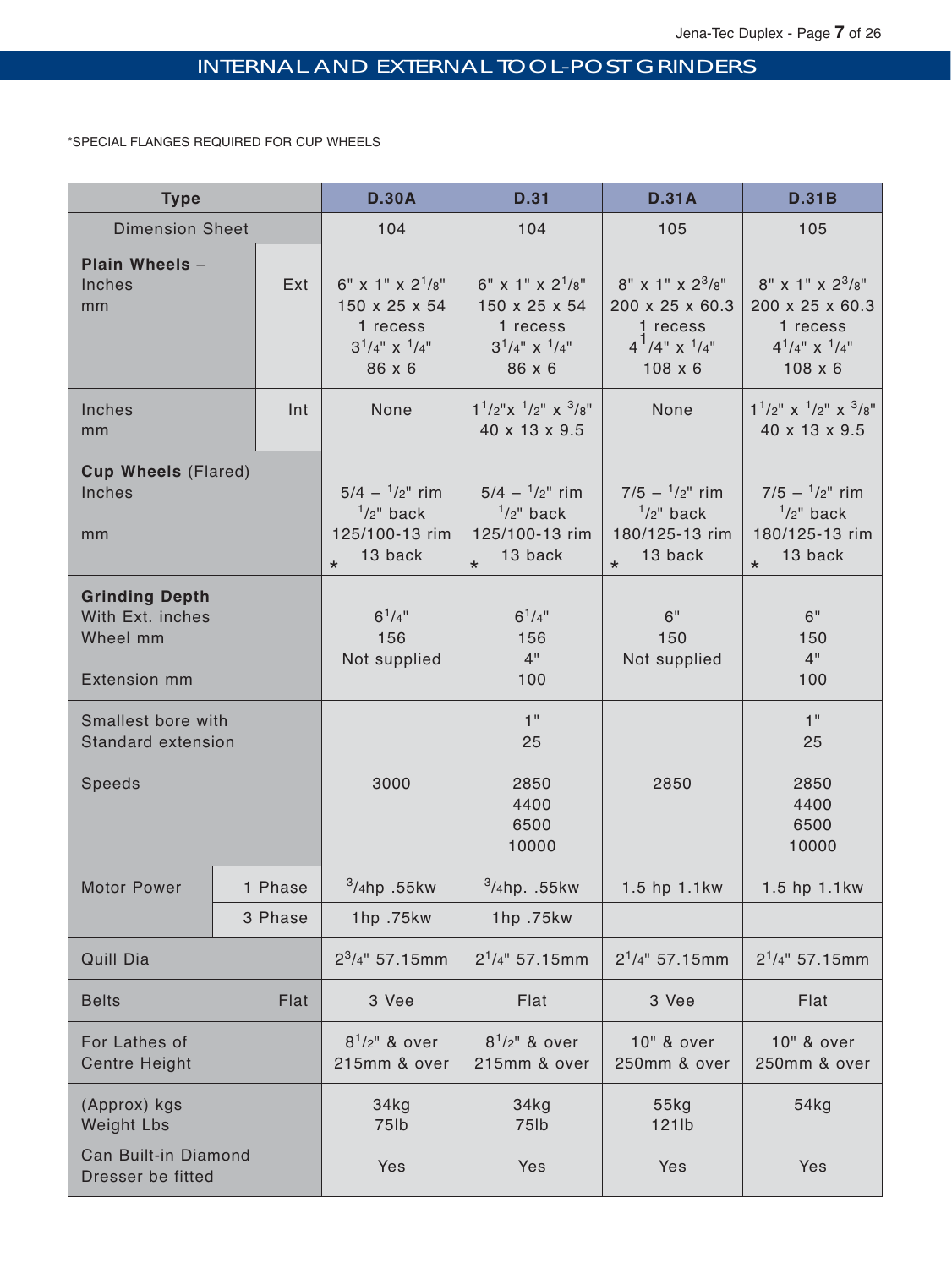# INTERNAL AND EXTERNAL TOOL-POST GRINDERS



**D.26** for 31/2" (87mm) Centre height lathes. Internal and External.



**D.30A, D.31** for 7" (215mm) Centre height and larger lathes. D.30A External. D.31 Internal and External

## **DIAMOND DRESSERS**



For mounting on the work or tailstock barrel 3949 and 3950 will dress the side and periphery of a wheel. Type 3951 can be chucked or mounted between centres.



**D.27** for 5" (127mm) Centre height and larger lathes. Internal and External.



**D.31A, D.31B** for 7" (175mm) Centre height and larger lathes. D.31A External. D.31B Internal and External



**D.28, D.29** for 7" (175mm) Centre height and larger lathes. D.28 External. D.29 Internal and External





The BUILT -IN DIAMOND DRESSER IN POSITION

'Built-in' type for mounting on the grinder quill between base and wheel guards, allows wheel dressing by means of its own slideway and feedscrew without removing or disturbing the workpiece.

| Type | 4954 Suits | D.28/D.29       |
|------|------------|-----------------|
|      | 4955 Suits | D.30/D.30A/D.31 |
|      | 4956 Suits | D.31A/D.31B     |
|      |            |                 |

All types are complete with .3 carat diamond nib. As an extra a 1.0 carat nib can be fitted.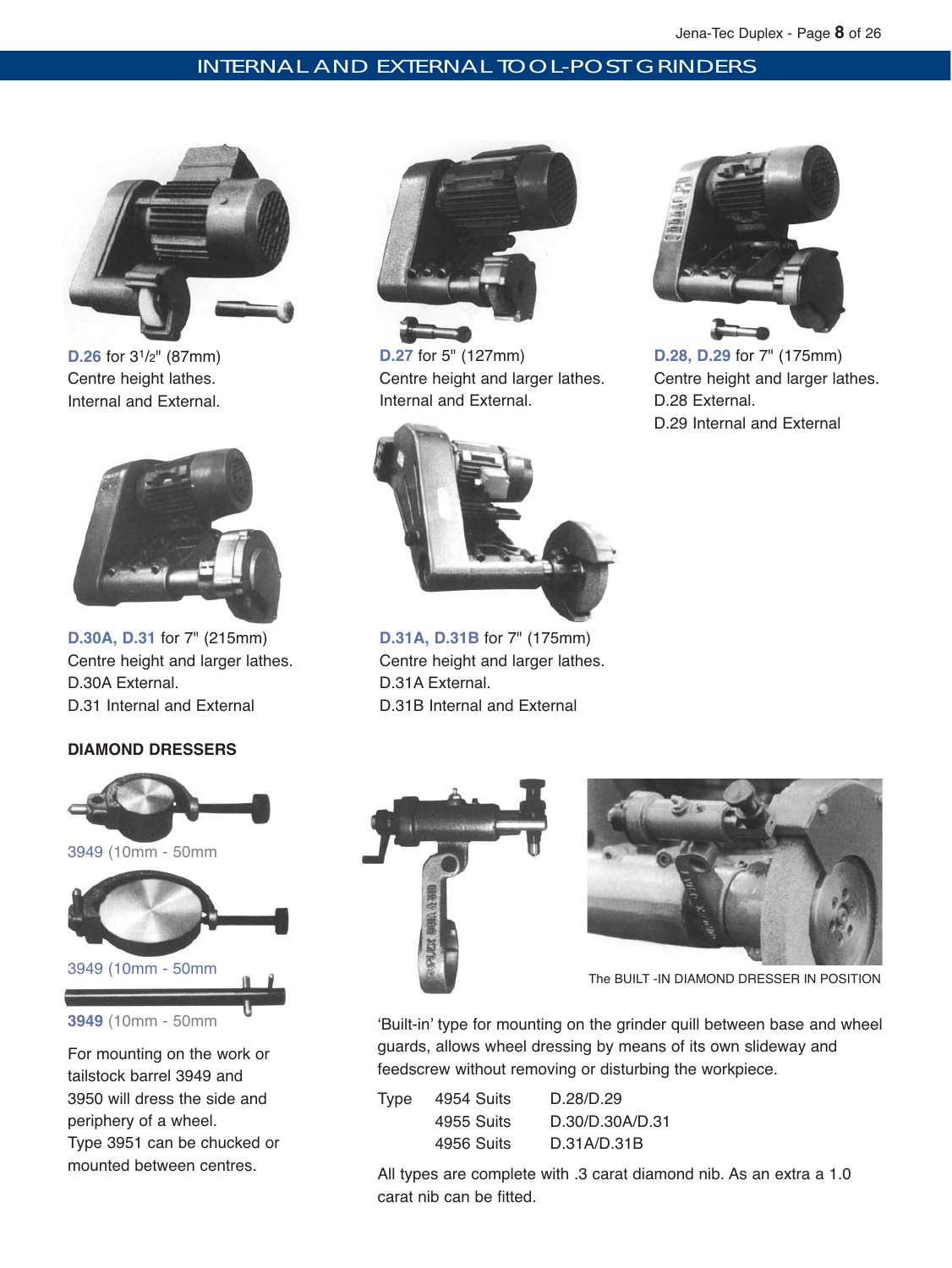# EXTERNAL HEAVY DUTY TOOL-POST GRINDERS

These Heavy Duty units can be used with plain, form or cup wheels in any position from the horizontal to the vertical.

**MOTORS** are totally enclosed and surface cooled. Particular care is taken to secure accurate balancing.

**SPINDLES** run in taper roller bearings, protected by seals.

**FLANGES** are made from sawn Mild Steel blanks, and are to BS 4581 Pt2 and ISO R6666 Standards. An interchangeable system is standard on D.32 and D.33, i.e., flange and wheels can be removed as one unit and replaced by others without the necessity or re-trueing.



# **SWITCHGEAR** D.32, D.33 direct on. D.35 direct on or star/delta automatic.



# **INTERNAL SPINDLES – D.32, D.33 & D.35**

|                   | <b>Speeds</b><br><b>Max</b><br><b>Wheel</b> | <b>Type</b>          | <b>Details</b><br>on page | <b>Drive</b><br><b>Equipment</b> |
|-------------------|---------------------------------------------|----------------------|---------------------------|----------------------------------|
| <b>High Speed</b> | 1"<br>(25)<br>20000                         | 32334                |                           |                                  |
|                   | 15000 1 <sup>1</sup> / <sub>4</sub> " (32)  | 32335                |                           |                                  |
| Long Reach        | 3"<br>(75)<br>6000                          | 11" (275) reach      | 10                        | D.32 3758                        |
|                   | 3"<br>(75)                                  | 17" (432) reach      | 10                        | D.33 3759                        |
|                   | (75)                                        | 24"<br>$(610)$ reach | 10                        | D.35 3760                        |

# **SPECIFICATION** (3-phase only)

|              | <b>Wheels</b> |                               |             |                                             | <b>Diam</b>          |                                      | <b>Motor</b> |              | <b>Spindle</b> | No. of                     | slots          | <b>Base</b><br>(Approx)               | Dim'n               |
|--------------|---------------|-------------------------------|-------------|---------------------------------------------|----------------------|--------------------------------------|--------------|--------------|----------------|----------------------------|----------------|---------------------------------------|---------------------|
| <b>Type</b>  | <b>Diam</b>   | <b>Width</b>                  | <b>Bore</b> | <b>Recesses</b><br>(one side)               | of<br><b>Flanges</b> | <b>Power</b>                         | <b>Speed</b> | <b>Speed</b> | <b>Diam</b>    | <b>Vee</b><br><b>Belts</b> | clear<br>bolts | <b>Nett</b><br>weights                | <b>Sheet</b><br>No. |
| D.32         | 12"<br>300    | $1^{1}/4$ <sup>11</sup><br>32 | 4"<br>102   | $6^{1}/4''$ x $^{1}/4''$<br>$159 \times 6$  | 6"<br>150            | 2hp<br>1.5kw                         | 14.50        | 1800         | 3"<br>76.2     | $\overline{2}$             | 25             | 172lb<br>78 kg                        | 106                 |
| D.33         | 14"<br>350    | $1^{1}/4$ "<br>32             | 4"<br>102   | $7^{1}/4''$ X $^{1}/4''$<br>$184 \times 6$  | 7"<br>175            | 3hp<br>2.2kw                         | 14.50        | 1500         | 3"<br>76.2     | 3                          | 25             | 209 <sub>lb</sub><br>95 <sub>kq</sub> | 106                 |
| D.35         | 16"<br>400    | 2 <sup>11</sup><br>50         | 4"<br>102   | $8^{1}/4''$ x $3/4''$<br>$210 \times 19$    | 8"<br>200            | 5.5 <sub>hp</sub><br>4 <sub>kw</sub> | 14.50        | 1320         | 5"<br>127      | 4                          | 25             | 466lb<br>212kg                        | 107                 |
| <b>D.35A</b> | 16"<br>400    | 2 <sup>11</sup><br>50         | 4"<br>102   | $8^{1}/4''$ x $3/4''$<br>$210 \times 19$    | 8"<br>200            | 10hp<br>7.5kw                        | 14.50        | 1320         | 5"<br>127      | 5<br>5                     | 25             | 490lb<br>223kg                        | 107                 |
| D.35B        | 20"<br>500    | $1^{1}/2$ "<br>38             | 4"<br>102   | $10^{1}/4''$ x $^{1}/4''$<br>$260 \times 6$ | 10"<br>250           | 5.5hp<br>4 <sub>kw</sub>             | 14.50        | 1020         | 5"<br>127      | 4                          | 25             | 457lb<br>208kg                        | 107                 |
| <b>D.35C</b> | 20"<br>500    | $1^{1}/2$ "<br>38             | 4"<br>102   | $10^{1}/4''$ x $^{1}/4''$<br>$260 \times 6$ | 10"<br>250           | 7.5 <sub>hp</sub><br>5.5kw           | 14.50        | 1020         | 5"<br>127      | 5                          | 25             | 480lb<br>218 <sub>kg</sub>            | 107                 |
| <b>D.35D</b> | 20"<br>500    | $1^{1}/2$ <sup>11</sup><br>38 | 4"<br>102   | $10^{1}/4''$ x $^{1}/4''$<br>$260 \times 6$ | 10"<br>250           | 10hp<br>7.5kw                        | 14.50        | 1020         | 5"<br>127      | 5                          | 25             | 530lb<br>241 <sub>kg</sub>            | 107                 |

ALL INDIRECT DRIVE UNITS HAVE CONTINUOUSLY RATED MOTORS AND ARE AVAILABLE FOR SINGLE OR THREE PHASE SUPPLY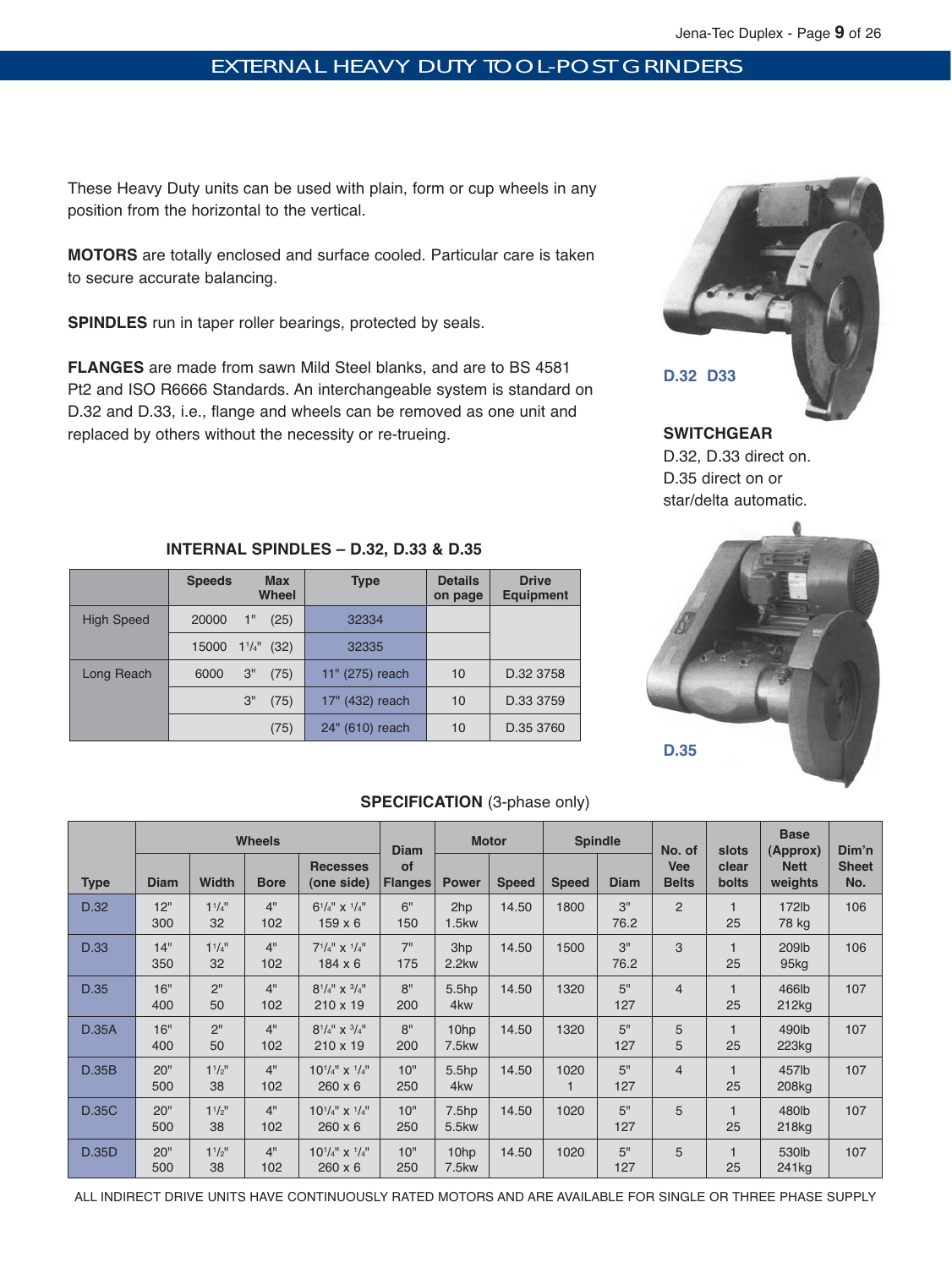# LONG REACH QUILLS FOR DEEP HOLE GRINDING



These quills have solved many awkward production problems, and are an invaluable accessory. They provide a means of machining a workpiece without the deflection that might be caused by a cutting tool. The massive bases of the larger Duplex grinders provide adequate anchorage. They are readily interchangeable with the standard quills. High precision bearings are used throughout, the longer sizes having supporting bearing or bearings in the centre.

| <b>Effective</b><br>Grinding<br>Depth | Cat<br><b>No</b> | <b>For Grinders</b>                           | Quill<br><b>Diameter</b>   |
|---------------------------------------|------------------|-----------------------------------------------|----------------------------|
| 8"<br>200                             | 2949             | D.27 D.28 D.29                                | $1\frac{3}{4}$ " (44.45mm) |
| 11" 275                               | 2950             | D.27 D.28 D.29                                | $1\frac{3}{4}$ " (44.45mm) |
| 11" 275                               | 2953             | D.30 D.30A D.31 D.31A<br>D.31B                | $2^{1/4}$ (57.15mm)        |
| 17" 432                               | 2954             | D.30 D.30A D.31 D.31A<br>D.31B D.32 D.33 D.35 | $2^{1/4}$ (57.15mm)        |
| 24"<br>610                            | 2955             | D.31A D.31B D.32<br>D.33 D.35                 | $2^{1}/4$ "<br>(57.15mm)   |

# **STANDARD LENGTHS**

Drive Equipment includes Spindle Sleeve for D.32, D.33 and D.35

# Drive Equipment required for types below

| D.28  | 3761 |
|-------|------|
| D.30  | 3762 |
| D.30A | 3763 |
| D.31A | 3764 |
| D.32  | 3758 |
| D.33  | 3759 |
| D.35  | 3760 |

| <b>WHEEL SIZES</b> |                                                                 |  |  |  |
|--------------------|-----------------------------------------------------------------|--|--|--|
| 2949, 2950         | $3'' \times \frac{1}{2} \times \frac{1}{2}$<br>80 x 13 x 12.7mm |  |  |  |
| 2953, 2954<br>2955 | $3''$ x 1" x $5/8''$<br>80 x 25 x 15.9mm                        |  |  |  |

Speed 6000 rpm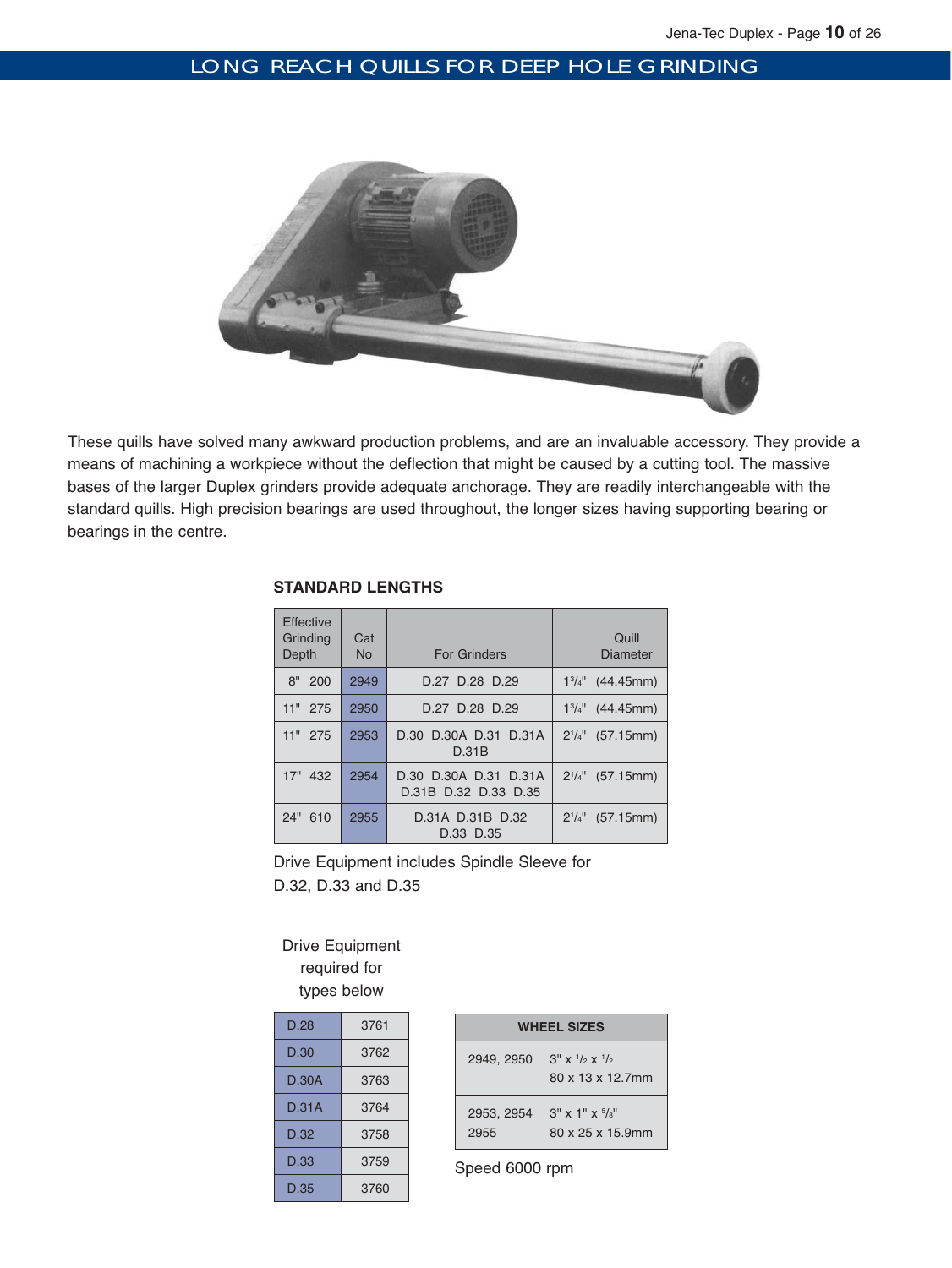# STEP TYPE LONG REACH SPINDLES



Production Engineers are sometimes faced with the problem of accurately grinding smaller diameter bores of considerable depth. The spindles listed below are interchangeable with the standard of the 'Duplex' Grinders listed. Other sizes can be made subject to design limitations and the necessity of having bearing directly behind the grinding wheels.

## **SPECIFICATION**

| <b>Spindle</b> | <b>For Grinder</b>             | A         | B         | C                              | D                     | Wheel                               | <b>Speed</b>   | *Driving<br><b>Equipment</b> |
|----------------|--------------------------------|-----------|-----------|--------------------------------|-----------------------|-------------------------------------|----------------|------------------------------|
| 3601A          | D.27 D.28 D.29                 | $8''$ 200 | 6"<br>150 | $1^{3}/4"$ 44.45               | $1\frac{1}{8}$ " 28.6 |                                     | 3752           |                              |
| 3602A          | D.27 D.28 D.29                 | $8''$ 200 | 9" 225    | $1^{3}/4$ " 44.45              | $1\frac{1}{8}$ 28.6   |                                     | 3753           |                              |
| 3603A          | D.30 D.30A D.31<br>D.31A D.31B | 10" 254   | 175<br>7" | $2^{1}/4$ <sup>III</sup> 57.15 | $1^{1}/s$ " 28.6      | 40x13X9.5                           | 3754<br>12,000 |                              |
| 3604A          | D.30 D.30A D.31<br>D31.A D.31B | 10" 254   | 11" 275   | $2^{1}/4"$ 57.15               | $1^{1}/4$ " 32.0      | $1^{1}/2$ " $x^{1}/2$ " $x^{3}/8$ " |                | 3755                         |
| 3605A          | D.32 D.33                      | 10" 254   | 175<br>7" | $3''$ 76.2                     | $1^{1}/4$ " 32.0      |                                     |                | 3756                         |
| 3606A          | D.32 D.33                      | 10" 254   | 11" 275   | $3''$ 76.2                     | $1^{1}/4$ " 32.0      |                                     |                | 3757                         |

\*DRIVE EQUIPMENT NEEDED FOR VEE BELT MODELS ONLY D.28, D.30A, D.31A, D.32 & D.33

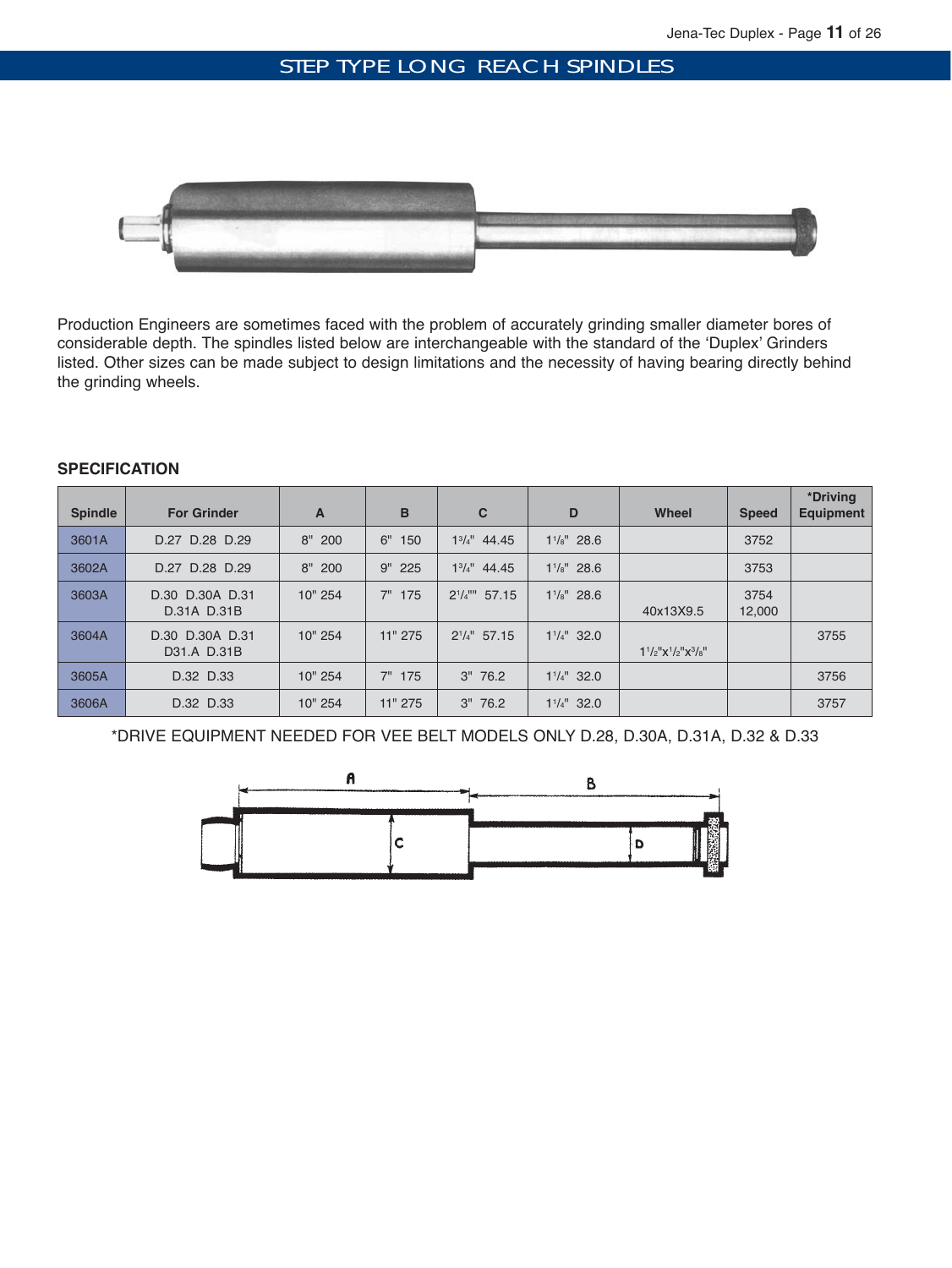# **3-Phase only**

These compact and substantially built units comprise, basically, a precision grinding spindle with a 3-phase rotor/starter unit mounted thereon. Bearings are grease packed and sealed for life. They can be used in lubricated.

All sizes lend themselves very readily for building into special purpose machines either singly or in banks for progressive grinding operations. They are also suitable for use on vertical boring machines where compactness is desirable.

Units can be built left hand if required.

Type D.70 had an on/off switch built in, the D.71 and D.72 are suitable with contractors with no-volt release and overload protection.

As with all Duplex grinders the hardened shaft runs in precision bearings. Flanges are of mild steel to BS 4581 Pt2 and ISO R6666 Standards. Wheelguards are of malleable iron with steel cover plates



**D.70**

**VOLTAGES**  110, 220, 346, 380, 400, 415, 440, 500, 550, (50 or 60Hz)



#### **SPECIFICATION**

| <b>Type</b>              | <b>D.70</b>                    | <b>D.71R</b>                    | <b>D.72R</b>                    |
|--------------------------|--------------------------------|---------------------------------|---------------------------------|
| Power                    | .75hp                          | 2.0 <sub>hp</sub>               | 4.0hp                           |
|                          | .55kw                          | $1.5$ kw                        | 3.0kw                           |
| Switch                   | Mounted on                     | Separate                        | Separate                        |
|                          | Machine                        | Contractor                      | Contractor                      |
| Speed, rpm               | 50 Hz                          | 50Hz                            | 50Hz                            |
|                          | 2850                           | 1450                            | 1450                            |
|                          | 60 Hz                          | 60 Hz                           | 60 Hz                           |
|                          | 3400                           | 1720                            | 1720                            |
| <b>Bearings</b>          | Ball                           | <b>Ball and Taper</b><br>Roller | <b>Ball and Taper</b><br>Roller |
| <b>Plain Wheel</b>       | $8'' \times 1''$               | $12'' \times 11/4''$            | $14" \times 11/4"$              |
| Dia and Width            | 200 x 25mm                     | 300 x 32mm                      | 350 x 32mm                      |
| Bore                     | $2^{3}/8$ <sup>"</sup>         | 4"                              | 4"                              |
|                          | 60.3mm                         | 100mm                           | 100mm                           |
| Recesses $1 - side$      | $4^{1}/_{4}$ " x $^{1}/_{4}$ " | $6^{1}/4''$ x $^{1}/4''$        | $7^{1}/_{4}$ " x $^{1}/_{4}$ "  |
|                          | 106 x 6mm                      | 159 x 6mm                       | 184 x 6mm                       |
| <b>Cup Wheel</b>         | 7" x 2"                        | $12''$ x $2''$                  | $12''$ x $2''$                  |
| Dia and Width            | <b>Taper Cup</b>               | 300 x 50mm                      | 300 x 50mm                      |
| <b>Bore</b>              | 180 x 50mm                     | 4"                              | 4"                              |
|                          | $31.75*$                       | 102mm                           | 102mm                           |
| <b>Rim Thickness</b>     | $1/2$ " x 13mm                 | 1" .25mm                        | 1" .25mm                        |
| <b>Thickness of Back</b> | $1/2$ " x 13mm                 | 1" .25mm                        | 1" .25mm                        |
| Weight of Wheel (Approx) | $46$ -lbs                      | $108$ -lbs                      | $150$ -lbs                      |
|                          | 21-kgs                         | $491/2$ -kgs                    | $68^{1}/_{2}$ -kgs              |
| <b>Dimension Sheet</b>   | 110                            | 111                             | 111                             |

\*SPECIAL FLANGE REQUIRED FOR CUP WHEEL 60Hz MACHINES, D70 WHEEL IS 6" (150mm), D72 12" (300mm)

FIG 92. Foot Mounting D.71R and D.72R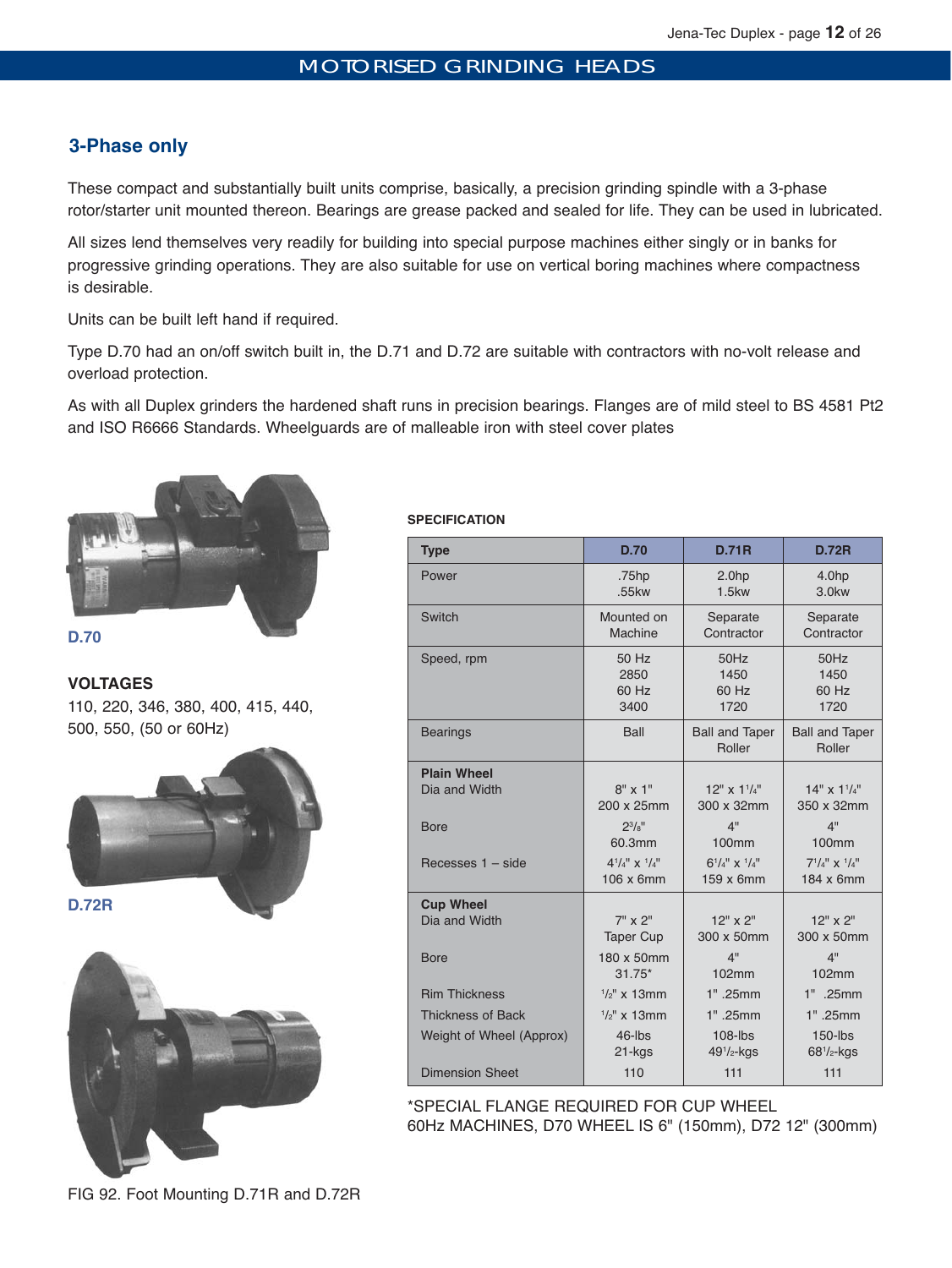# DIRECT DRIVE, HIGH FREQUENCY TOOL-POST GRINDERS



The Duplex D68 and D69 units are both direct driven internal Tool-Post Grinders for mounting directly into the tool-post. They are intended primarily for quick trueing chuck jaws.

D68 is a 12000 rpm unit using a 1" (25mm) wheel for smaller work and hard jaws and D69 runs at 9000 rpm using a 2" (50mm) wheel for retrueing purpose machined soft jaws and grinding larger bores. Both units are continuously rated and utilise a rotor stator unit which is driven from a solid state frequency converter preset for speed before delivery. The convertor is housed in a separate steel case together with its contractor and overload protection. Primary supply is normal single phase. The unit to be used with the solid state frequency convertor.

Because the convertor provides a constant frequency on any load, the grinder runs at constant speed, thus giving the safety expected from a synchronous drive at speeds normally associated with series wound motors which can over speed on release from the loaded condition.

The mounting arm comprises a clamp round the nose of the unit which can be moved axially to give varying amounts of overhang or inverted for mounting at a different height in relation to the lathe centre line. This arrangement means that the grinder can be mounted directly into the tool-post and thus ensures that whatever grinding is required can be achieved quickly with the minimum disturbance to an existing set up.

Because this unit is intended for grinding jaws where the cut is intermittent, left hand threads are used throughout to ensure that sparks and dust are directed down and away from the operator. The motor unit is wired for correct rotation to its individual convertor, hence it can be used

straight away. Should the connecting plug be accidentally removed while the unit is running an electrical interlock will prevent damage to the convertor. The bearing arrangement used is similar to the D29 unit and is suitable for continuous running at the preset speed. As with all precision grinding arrangements the wheel needs dressing before work commences.



#### **SPECIFICATION 3 Phase 50/60Hertz**

|                              | <b>D68</b>                                                          | <b>D69</b>                                                      |
|------------------------------|---------------------------------------------------------------------|-----------------------------------------------------------------|
| Standard                     | 25 x 13 x 8mm<br>$(1 \times \frac{1}{2}$ " $\times \frac{5}{16}$ ") | 50 x 40 x 12.7 rec<br>$2 \times 1^{1/2}$ " $\times$ $1/2$ " rec |
| Speed                        | 12,000 rpm                                                          | 9,000 rpm                                                       |
| Power                        | $0.8$ kw                                                            | $1.1$ kw                                                        |
| Weight                       |                                                                     |                                                                 |
| Grinder                      | 11kg                                                                | 11kg                                                            |
| Weight                       |                                                                     |                                                                 |
| Converter                    | 6kg                                                                 | 6kg                                                             |
| <b>Size</b><br>Converter     | 25 x 15 x 36cms<br>$(11 \times 6 \times 14")$                       | 25 x 15 x 36cms<br>$(11 \times 6 \times 14")$                   |
| <b>Dimensions</b><br>Grinder | <b>DWG 115</b>                                                      | <b>DWG 114</b>                                                  |

Both units can be built for 200 – 250 volt single phase 50 or 60Hz supply only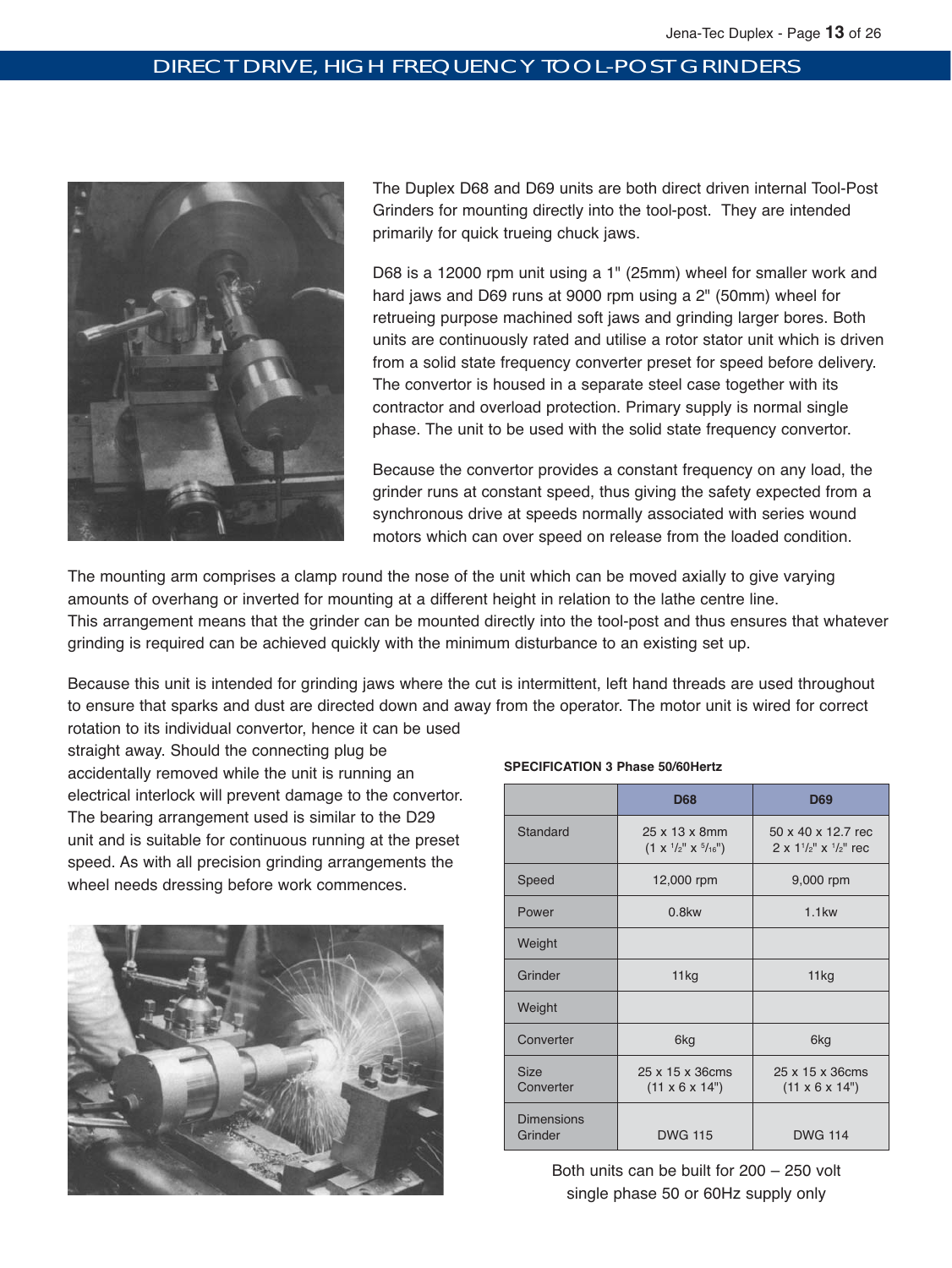#### ABRASIVE BAND TOOL POST GRINDERS

# **Description**

Duplex Abrasive Band Finishing Grinders are complementary to the range of Duplex Tool-Post Grinders and are built to make effective use of the modern abrasive bands which are now available in a wide variety of grits and grades.

The heart of each unit is a very rigid cartridge type spindle, incorporating taper roller and ball bearings enclosed by lip seals. Mounted at the working end of the spindle is a removable contact wheel, comprising in aluminium hub with a moulded on rubber tyre. Drive from the motor is by multiple vee belts and the power of the motor is approximately double that associated with the equivalent size of orthodox grinding wheel because material removal rates can be that much greater. Switchgear is built into the machine and is readily accessible to the operator.

The abrasive band is tensioned and aligned by a crowned idle pulley at the top of the run. Both actions are controllable to allow for an infinite range of adjustment.

The machine is mounted on the lathe in the same way as Duplex Tool-Post Grinders, that is by clamping in place of the normal toolpost after height adjustment by packing.

On this range of units the whole band support assembly can be rotated so that the job can be worked on either with the band in the "slack" or unsupported area or on the contact wheel.

In the case of the former, that is working on the slack, a light context can be achieved allowing for a very fine finishing cut and also accommodating some work run out. Full advantage can be taken of abrasive bands with grits as fine as 1000.

Grinding on the contact wheel achieves greater material removal and more accurate geometry.

The combination of a slightly flexible contact area and the fact that the band is bent and straightened during its passage over the idle and contact wheels means that many materials, traditionally difficult to grind effectively, can be coped with very well. Successful applications have included polyurethane, copper, monel metal, fibreglass and electrical stampings.

Belt selection is very similar to that used for grinding wheels, aluminium oxide abrasive being used for steel and steel alloys, silicon carbide for nonferrous and non metallic materials. Many applications are also covered by Zirconium abrasives.

Course grit sizes will, as in grinding wheels, mean high material removal rates and a coarse finish, while fine grit sizes will give a good finish with a lower removal rate. Bands are available, in various types with grit sizes from 36-1000.

Machines are supplied with 36, 60 and 100 grit bands and these are polyester backed and suitable for wet or dry working.



**Type 501** For lathes 7" (180mm) centre height and above



**Type 802** For lathes 9" (225mm) centre height and above



**Type 804** For lathes 11" (280mm) centre height and above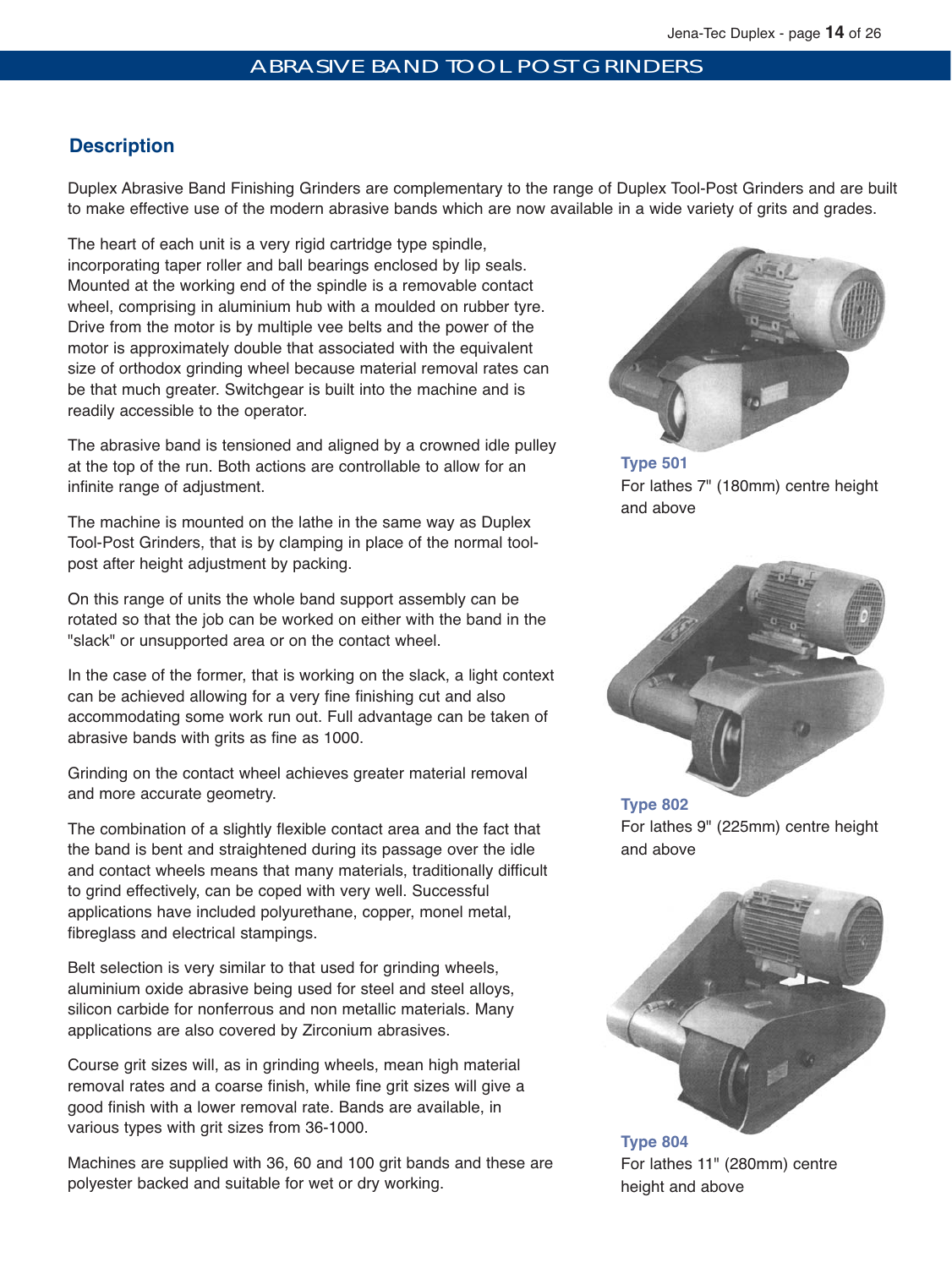# ABRASIVE BAND TOOL POST GRINDERS



**Type 502F** For lathes 200mm centre height and above



For lathes 220mm centre height and above



**Type 804T** For lathes 250mm centre height and above

# **SPECIFICATION**

| <b>TYPE</b>                                                                                    | 501                  | 802                  | 804                           |  |
|------------------------------------------------------------------------------------------------|----------------------|----------------------|-------------------------------|--|
| <b>Contact Wheel</b><br>Size                                                                   | 125 x 25             | $200 \times 50$      | 200 x 100                     |  |
| Band<br><b>Size</b>                                                                            | 860 x 25             | 1220 x 50            | 1220 x 100                    |  |
| <b>Band</b><br>Speed                                                                           | 30m/sec              | 30m/sec              | 30m/sec                       |  |
| Motor<br>Power                                                                                 | $1.1$ kw             | $2.2$ kw             | 4kw                           |  |
| <b>Drive</b>                                                                                   | 2 x vee<br>Z section | 5 x yee<br>Z section | 5 x yee<br><b>SPZ</b> section |  |
| <b>Dimension</b><br><b>Sheet No</b>                                                            | 116                  | 113                  | 117                           |  |
| Weight,<br>nett                                                                                | 35kg                 |                      | 84kg                          |  |
| Type 501 1 Phase or 3 phase<br>Type 802 & 804 3 phase ONLY<br>50 or 60 Hertz available on all. |                      |                      |                               |  |

| <b>TYPE</b>                  | 502F          | 802F             | 804F             |  |
|------------------------------|---------------|------------------|------------------|--|
| Motor<br>Power               | $1.1$ kw      | $2.2$ kw         | 4kw              |  |
| <b>Drive</b><br><b>Belts</b> | 3 x Z section | 5 x Z section    | 5 x SPZ section  |  |
| <b>Band</b><br>Speed         | 30m/sec       | 30m/sec          | 30m/sec          |  |
| Contact<br>Wheel             | 125 x 50mm    | 200 x 50mm       | 200 x 100mm      |  |
| Weight                       | 40kg          | 40 <sub>kg</sub> | 40 <sub>kg</sub> |  |
| Dimension<br><b>DRWG</b>     | 118           | 119              | 120              |  |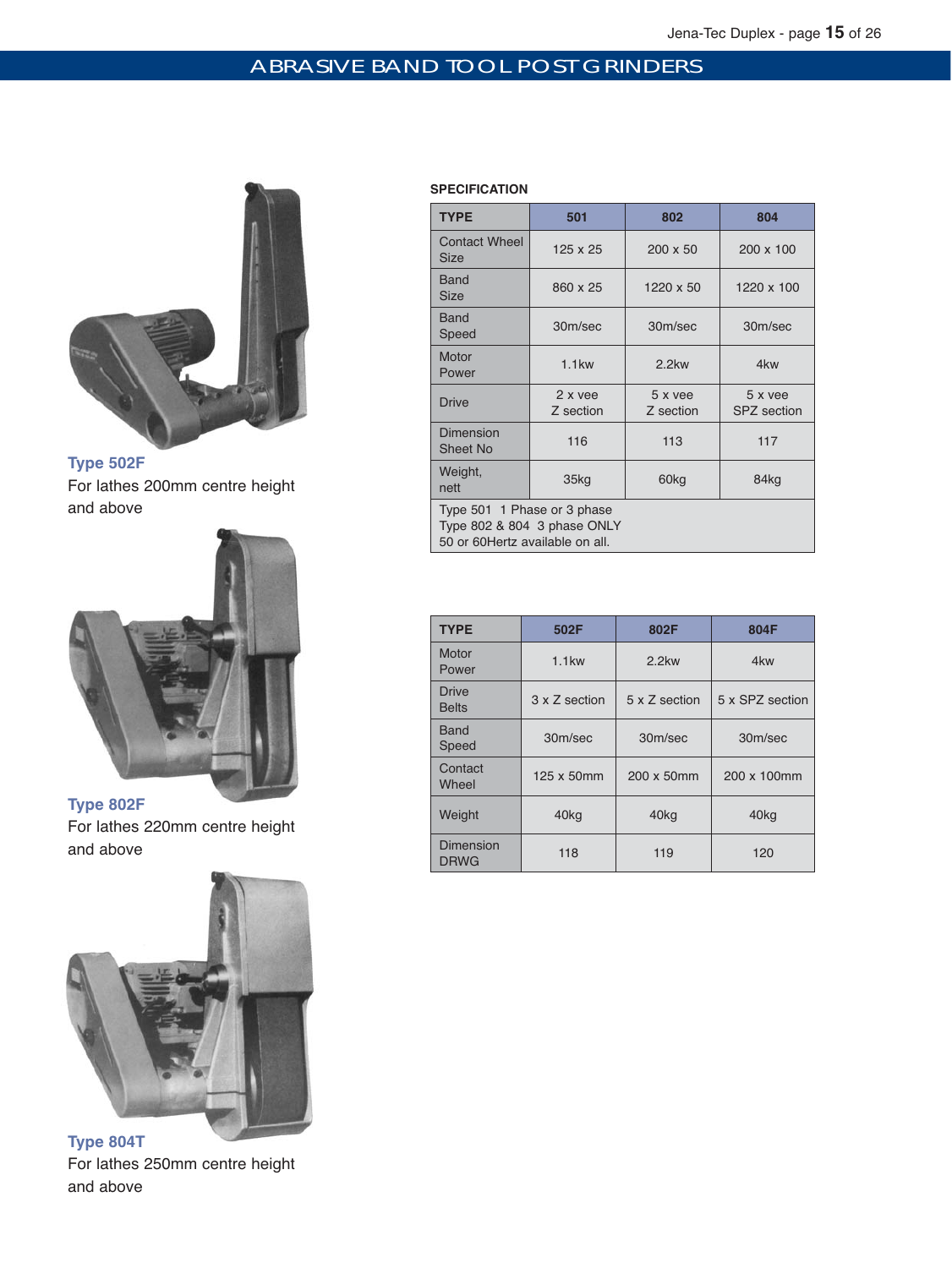# REPLACEMENT GRINDING WHEELS

# **DUPLEX**

| <b>GRADE OF WHEEL</b>  |                                      | MA46L<br>or<br>BA46L                             | MA60L<br>or<br>BA60L                           | WA60JV<br><b>or</b><br>PA60JV                   | C46JV<br>or<br>GC46JV                            | 12A120H<br>or<br>35VMROM |
|------------------------|--------------------------------------|--------------------------------------------------|------------------------------------------------|-------------------------------------------------|--------------------------------------------------|--------------------------|
| <b>USE</b>             |                                      | <b>Steel</b><br>Medium<br><b>General Purpose</b> | <b>Steel</b><br>Fine<br><b>General Purpose</b> | Tool and High<br>Speed Steel<br><b>Stellite</b> | Cast Iron<br><b>Sprayed Metal</b><br>Non-Ferrous | Rubber<br>Plastics only  |
| <b>APPEARANCE</b>      |                                      | Grey                                             | Grey                                           | White or Pink                                   | Green                                            | <b>Blue</b><br>Porous    |
| 20 x 6 x 6mm           | D.26 Int.                            |                                                  |                                                |                                                 |                                                  |                          |
| 25 x 13 x 8mm          | D.27/D.29/D.68 Int                   |                                                  |                                                |                                                 |                                                  |                          |
| 40 x 13 x 9.5mm        | D.31/D.31B Int<br><b>Step Quills</b> |                                                  |                                                |                                                 |                                                  |                          |
| 50 x 40 x 12.7 recess  | D.69 Int                             |                                                  |                                                |                                                 |                                                  |                          |
| 60 x 10 x 10mm         | D.26 Ext.                            |                                                  |                                                |                                                 |                                                  |                          |
| 80 x 13 x 12.7mm       | D.27 Ext., LR Quills                 |                                                  |                                                |                                                 |                                                  |                          |
| 80 x 25 x 15.9mm       | <b>LR Quills</b>                     |                                                  |                                                |                                                 |                                                  |                          |
| 125 x 19 x 12.7 recess | D.28/D.29 Ext                        |                                                  |                                                |                                                 |                                                  |                          |
| 150 x 25 x 54 recess   | D.30A/D.31 Ext.                      |                                                  |                                                |                                                 |                                                  |                          |
| 200 x 25 x 60.3 recess | D.31A/D.31B/D.70 Ext                 |                                                  |                                                |                                                 |                                                  |                          |
| 300 x 32 x 102 recess  | D.32/D.71 Ext.                       |                                                  |                                                |                                                 |                                                  |                          |
| 350 x 32 x 102 recess  | D.33/D.72 Ext                        |                                                  |                                                |                                                 |                                                  |                          |
| 400 x 50 x 102 recess  | D.35/D.35A Ext                       |                                                  |                                                |                                                 |                                                  |                          |
| 500 x 38 x 102 recess  | D.35B/C/D Ext                        |                                                  |                                                |                                                 |                                                  |                          |
| 80/50mm taper cup      | D.27                                 |                                                  |                                                |                                                 |                                                  |                          |
| 100/80mm taper cup     | D.28/D.29                            |                                                  |                                                |                                                 |                                                  |                          |
| 125/100mm taper cup    | D.30A/D.31                           |                                                  |                                                |                                                 |                                                  |                          |
| 180/125mm taper cup    | D.31A/D.31B/D.70                     |                                                  |                                                |                                                 |                                                  |                          |
| 300 x 50 straight cup  | D.32/D.33/D.71/D.72                  |                                                  |                                                |                                                 |                                                  |                          |
|                        |                                      |                                                  |                                                |                                                 |                                                  |                          |

**SECTIONS SHADED BLUE ARE NORMAL STOCK, SHADED LIGHT GREY SUBJECT TO DELAY & MINIMUM QUANTITY**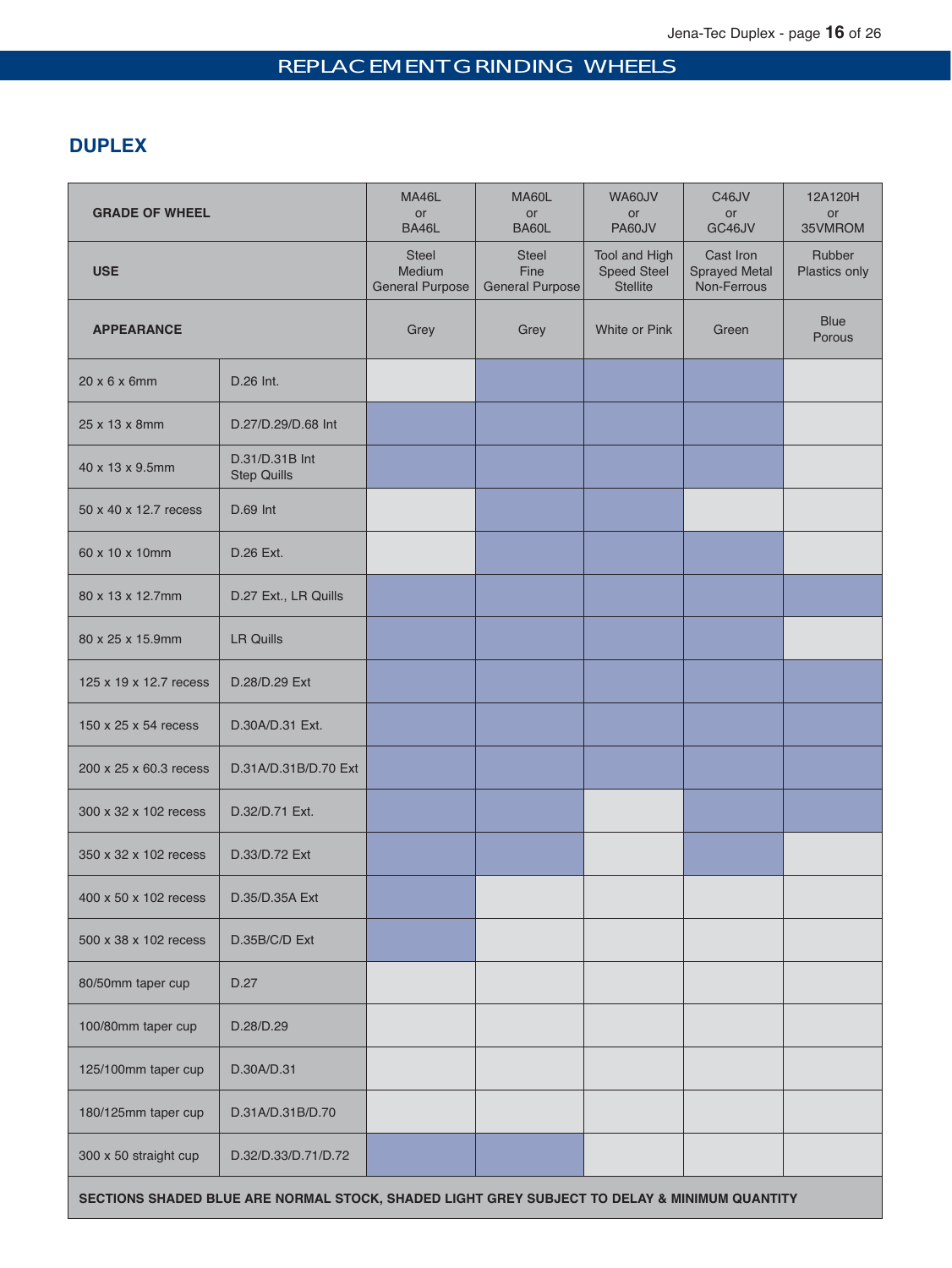# REPLACEMENT ABRASIVE BANDS

# **DUPLEX**

Sizes 501 25mm x 860mm 802 / 802F 50mm x 1220mm 804 / 804F 100mm x 1220mm 502F 50mm x 1220mm

Abrasive Types (Based on Carborundum System, all waterproof thus suitable for wet and dry work)

| <b>CODE</b>                                                | <b>Available Grit Size</b>                        | <b>Suggested Primary Use</b>                                         | <b>Acceptable Use</b>     |
|------------------------------------------------------------|---------------------------------------------------|----------------------------------------------------------------------|---------------------------|
| <b>Aluminium Oxide</b><br><b>ALX 681</b><br><b>ALX 682</b> | $100 - 220$ Steel<br>$40 - 80$                    | <b>Rubber and Plastic</b>                                            |                           |
| Silicone Carbide<br><b>CLK 931</b>                         | $40 - 320, 400, 500$                              | Cast Iron and<br>Non Ferrous Metals                                  | <b>Rubber and Plastic</b> |
| Zirconium<br><b>ZLY 681</b><br><b>ZLY 728</b>              | 24,36,60,80 Hard Materials<br>24,36,60,80,100,120 | Steel, Stainless Steel etc                                           | <b>Rubber and Plastic</b> |
| Silicone Carbide<br><b>Cork Mixture</b><br><b>CLX 808</b>  | 150,220,400,600<br>800,1000                       | Finishing and polishing work on metals only                          |                           |
| Cork<br><b>KLX 890</b>                                     | 36 only                                           | Polishing work on soft metals such as copper,<br>no material removal |                           |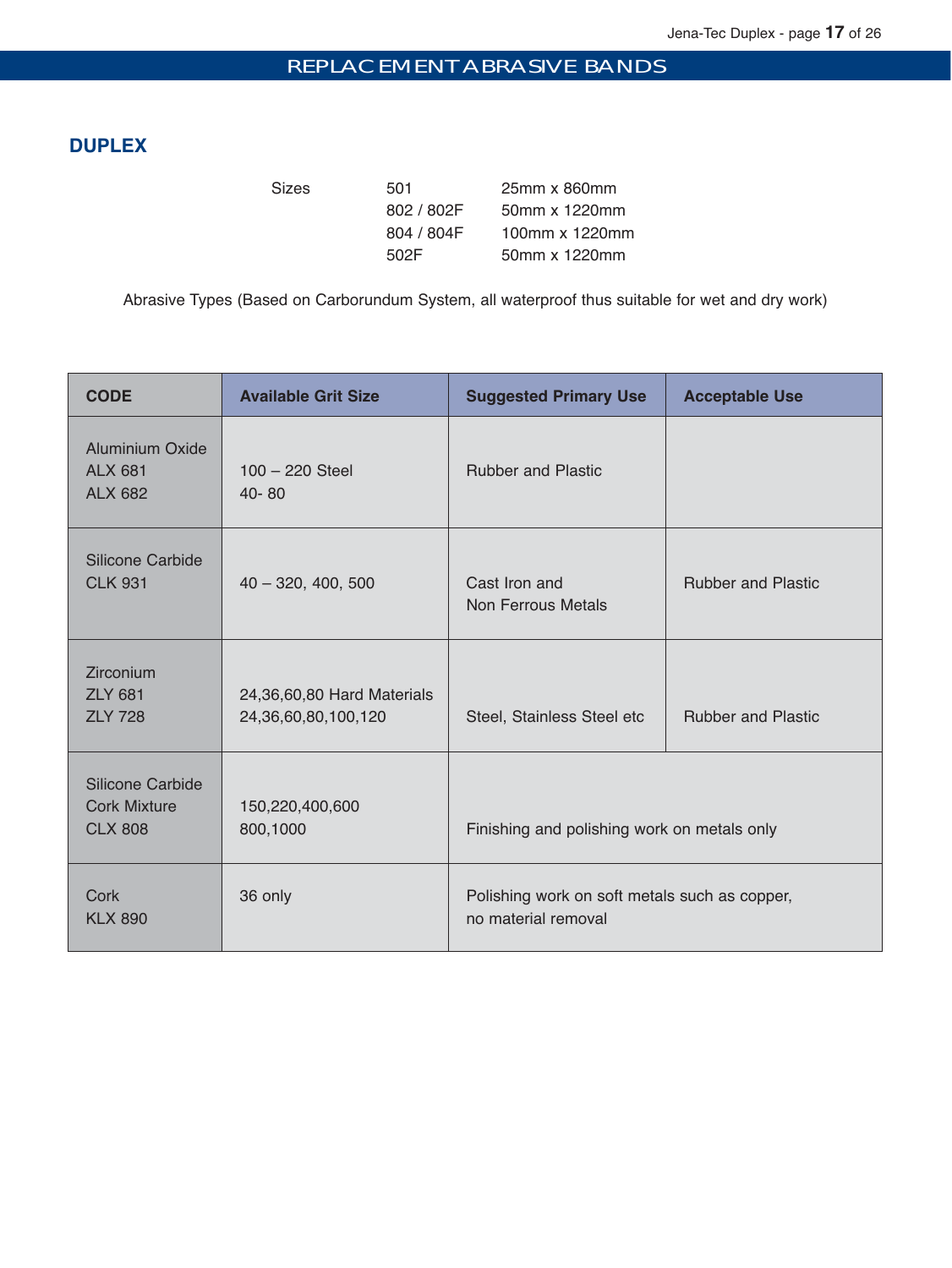# **Duplex Tool-Post Grinders Instructions for Operation Types D26, D27, D28, D29, D30A, D31, D31A, D31B, D32, D33, D35A, D35B, D35C & D35D, D68, D69, D70, D71R, D72R**

# **Section 1 - CONSTRUCTION**

The range of Duplex Tool-Post Grinders can be divided into two categories, as follows: -

#### **1. Direct Drive**

Available for 3 phase supply only, these are powered by rotor/stator units mounted on a precision spindle. The windings are totally enclosed. This makes for a very compact unit but the speeds are confined to that provided by a synchronous motor, either 2 or 4 pole, 1450 and 2900 rpm on 50 Hz and 1720 and 3400 rpm on 60 Hz. Hence external or large bore internal work is possible and the compact nature of the unit makes them desirable for mounting on planers and boring mills.

The exceptions are machines, which utilise a rotor and stator unit powered at high frequency by an inverter. Higher speeds are thus available for smaller wheels to run at correct speeds for internal work (D68 and D69). Inverters are factory set, sealed and matched to a particular machine.

#### **2. Indirect Drive**

The belt driven types allow more flexibility and the most popular versions are those which combine both external and internal capabilities. All machines in the range use totally enclosed, fan cooled, continuously rated synchronous motors. All machines up to and including type D31 can be supplied for a single or three phases supply. From D31A and D31B upward three phases is normal although single phase can be supplied to special order. Spindles run in high precision bearings protected by labyrinth seals. Multi speed machines use flat nylon reinforced neoprene belts, single speed machines use multiple matched vee belts.

#### **MOTORS**

The motors used on Duplex Tool-Post Grinders are all synchronous types and continually rated. This means that they are constant speed under all load conditions. They should need no attention over long periods.

#### **Earthing**

All motors have earth lead, which is I.S.O standard green/yellow. This must be used as such and connected to a properly bonded earth in the same way that a lathe is.

#### **Rotation**

Single phase machines will run with correct rotation when power is connected, three phase machines can run either way, so the rotation must be checked and altered by changing over any two of the line conductors. If the machine is to be used in one place frequently a metal clad plug and socket arrangement should be set up. Always check rotation with either the wheel or belt removed.

#### **Repeat, always check rotation.**

#### **Switchgear**

Smaller single phase machines have a two pole vault release stop/start switch built into the motor itself. Large types, have separate start/stop contactors, which are mounted on the rear of the unit so they are easily available in an emergency. Types D70R to D72R have the contactor separate. This also applies to left hand machines where the contactor must be mounted near to the operator for safety.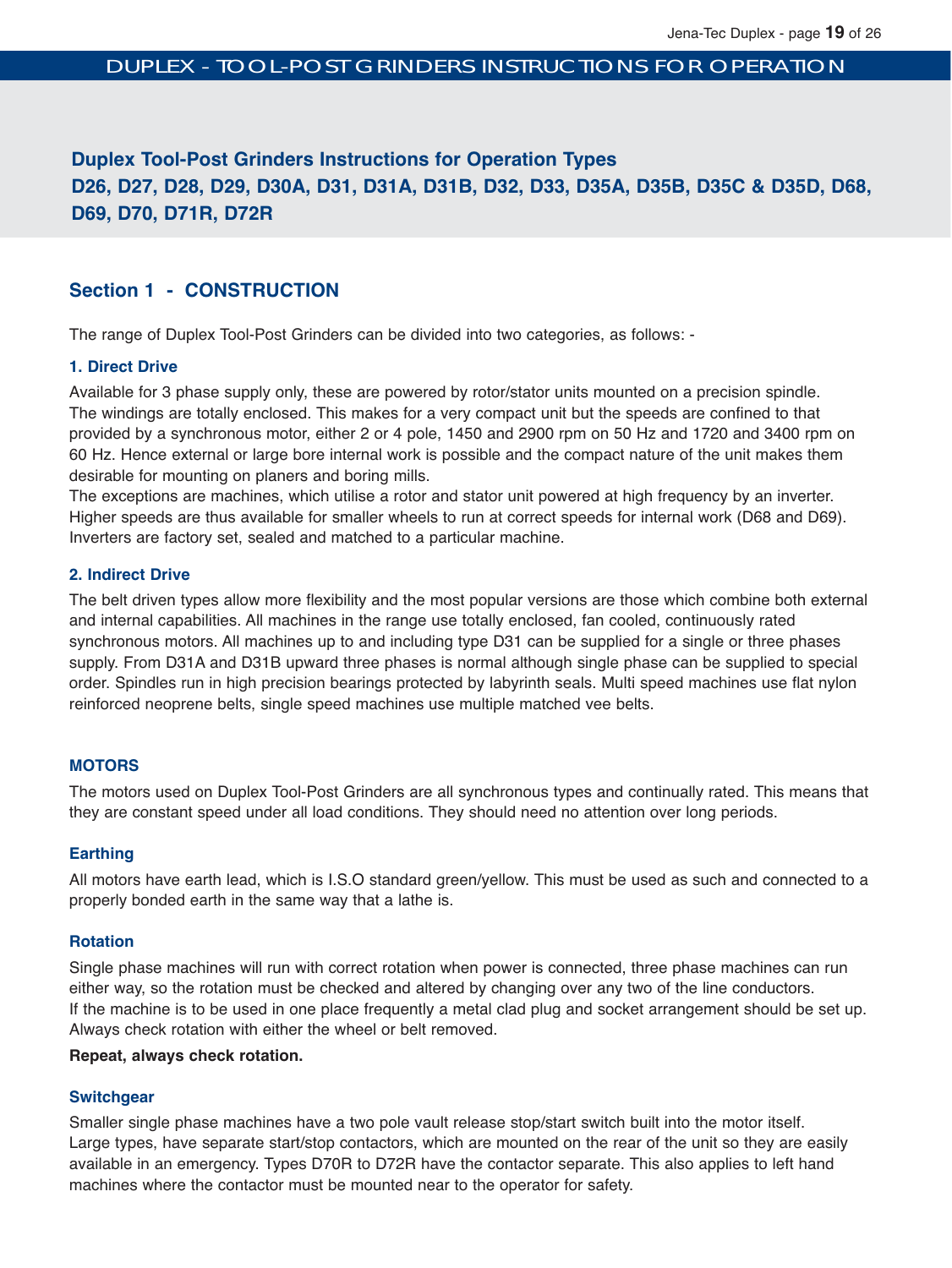# **Section 2 - INSTALLATION & MOUNTING**

For mounting on the lathes the tool-post should be removed. This will normally expose a stud or tapped hole on the top slide.

The machine should be mounted on the top slide and packed up to height. It is important that the centre line of the grinder and the lathe axis are at the same height in the same way that a turning tool would be. Duplex does not normally supply a packer as the number of makes of lathes now available world wide make this all but impossible. A suitable packer is in the form of a ring, mounted between the grinder and the top face of the slide.

The unit can be clamped in the position, checking that the grinding spindle axis is parallel to the lathe centre line.

Finally the wheel should be dressed before grinding commences. For very small jobs, ground between centres, it may be necessary to skew the machine so that the tailstock is not interfered with by the beltguard, obviously this means redressing the wheel so that its periphery is parallel to the machine centre line.

#### **Fitting Wheels**

Always inspect the wheel carefully to see that it is not cracked or chipped. Always fit with paper blotters on each side of the wheel and check a new wheel with the 'Ring Test'. You are reminded that, in the UK at least, a person who mounts grinding wheels shall be trained and competent appointed by the factory occupier and their name shall be registered in the appropriate register. (See Section 7 - page 26)

#### **Belts**

These should be tensioned only enough to provide drive without slip. Belts that are too tight wear quickly and impose an undue strain on the bearings. Belts that are too loose will slip and wear the pulleys. Belt tensioning is simple. The motors are pivoted and swing away from the spindle, and are locked in position with one nut. Belts should be slackened or removed altogether during storage. (See separate notes on D26)

#### **Speed Selection**

On single speed machines this presents no problem, provided the wheel is covered by the guard and no attempt is made to fit a larger one, but types D26, D27, D29, D31 and D31B (which incidentally are the types in the most common demand) have pulleys which can give either two or four speeds for both internal and external work. The greatest care must be taken to see that the external wheel is not used at one of the higher internal speeds since mistakes can be dangerous. The procedure to avoid errors is simple. The beltguard has to be removed to fit the belts. On the belt guard there is a plate indicating the speeds obtained with various belt positions against the maximum diameter wheels that can be used. BEFORE switching on, CHECK and CHECK AGAIN, to see that the belt is in the correct position. If the machine is being put into service after storage, go through exactly the same procedure.

One final warning. NEVER under any circumstances, run the grinder even at the correct speed, without the wheelguard securely in place. The wheel could have been damaged in transit or in storage.

Wheelguards are adequate to contain the wheel in the unlikely event of a burst wheel. NEVER TAKE A CHANCE.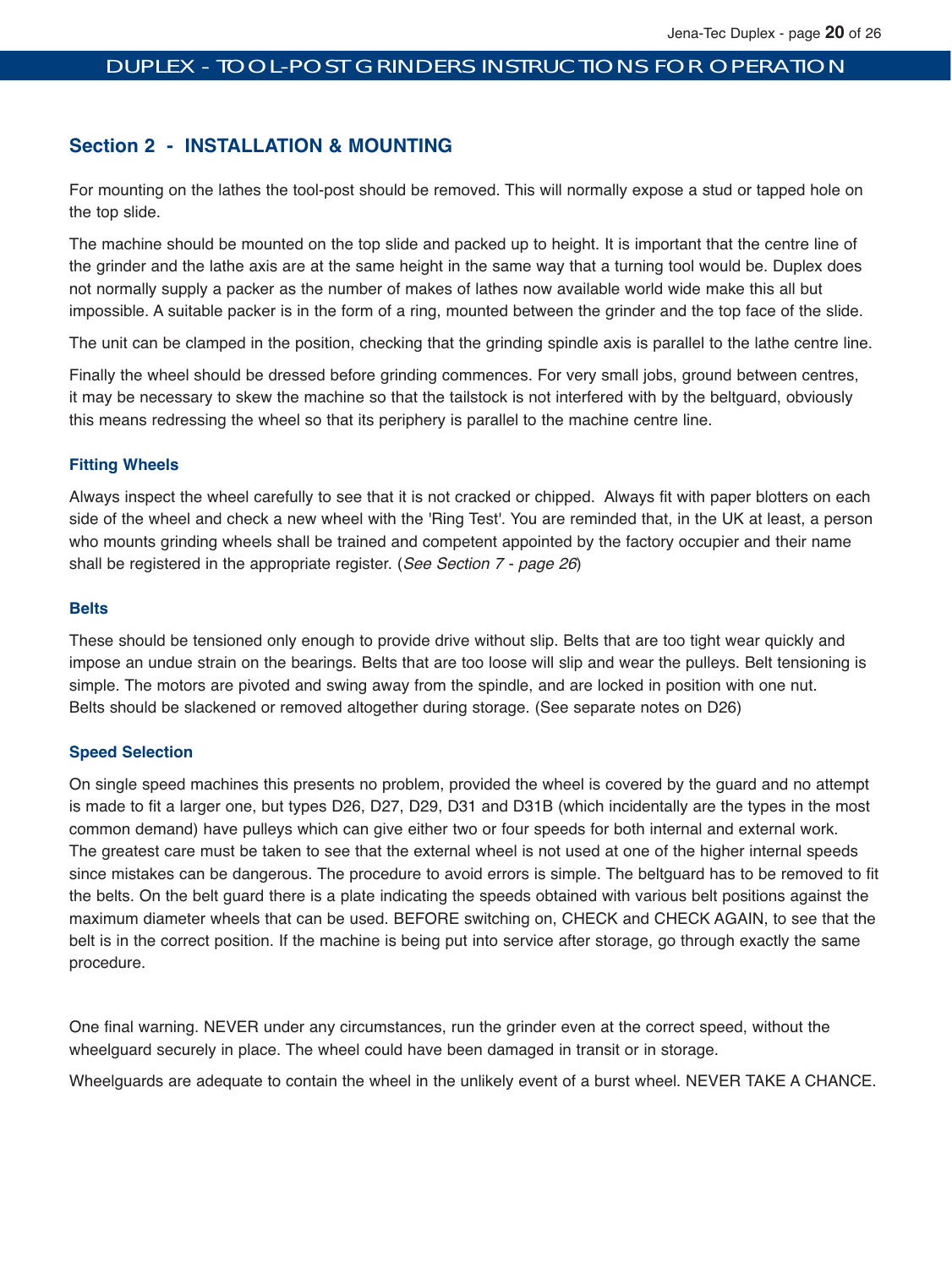# **Section 3 - WHEEL SELECTION**

This depends on many factors, some of which are outlined below. The material to be ground is obviously the over-riding factor. Generally speaking, abrasive materials fall into two types for ordinary usage. Aluminium Oxide and Silicone Carbide. Aluminium Oxide, usually blue or brown in colour is for grinding steels and similar materials of High Tensile strength. A variation white or pink is used for hardened tool and high speed steels, as it has a cool, free-cutting action. Silicon Carbide Wheels, greenish in colour, are for cast iron, brass and other non-ductile materials.

The finish depends mainly on the grit size used; a coarse grit will give a coarse finish, and a fine grit a good finish, other things being equal. The finer the grit the lower will be the stock removal in a given time, and it follows that a wheel of as coarse a grit as possible should be used that will give an acceptable finish.

Another factor enters the choice of wheel and that is the contact area between the wheel and the workpiece. A small area of contact with the cylindrical work allows a harder wheel to be used than say with surface grinding where contact is large and it is necessary to use a softer wheel so that the blunted abrasive fragments break away easily, revealing new sharp abrasive to carry on the work.

With internal grinding a wheel, which nearly fills the bore to be ground, has a disproportionately large area of contact as compared with a smaller wheel in the same bore. The effect is such as to make a hard wheel appear softer particularly if the speed is low. Against this, if a small wheel is used the highest speed available may not be fast enough for good working. In practice, as with so many problems in grinding a little trial and error generally produces a satisfactory solution, or at any rate, a reasonable compromise. The generally accepted ideal wheel is 75% the bore size.

The various grinding wheel makers have no complete standardisation of wheel notation, but the table below will explain the basis of the system.

| <b>Abrasive Type</b>                             | <b>Grit Size</b>                                  | <b>Grade</b>                                                                  | <b>Bond</b>                                                                                       | <b>Suffix</b>                                                                                        |
|--------------------------------------------------|---------------------------------------------------|-------------------------------------------------------------------------------|---------------------------------------------------------------------------------------------------|------------------------------------------------------------------------------------------------------|
| Numbers or letters<br>depending on the<br>maker. | Numbers 9-900,<br>but for most<br>purposes 36-100 | Letters from 'E'<br>Soft to 'Z' very hard<br>normally between<br>$'$ J' & 'P' | Usually 'V' for<br>vitrified for normal<br>work cut off wheels<br>may be 'R' for<br>resinoid bond | This varies from<br>maker to maker but<br>indicates more<br>exactly the<br>structure of the<br>wheel |

For example: Ma46LV, mixed aluminium oxide abrasive, 46 grit L grade vitrified or C46JV, silicon carbide abrasive, 46 grit, J grade, vitrified.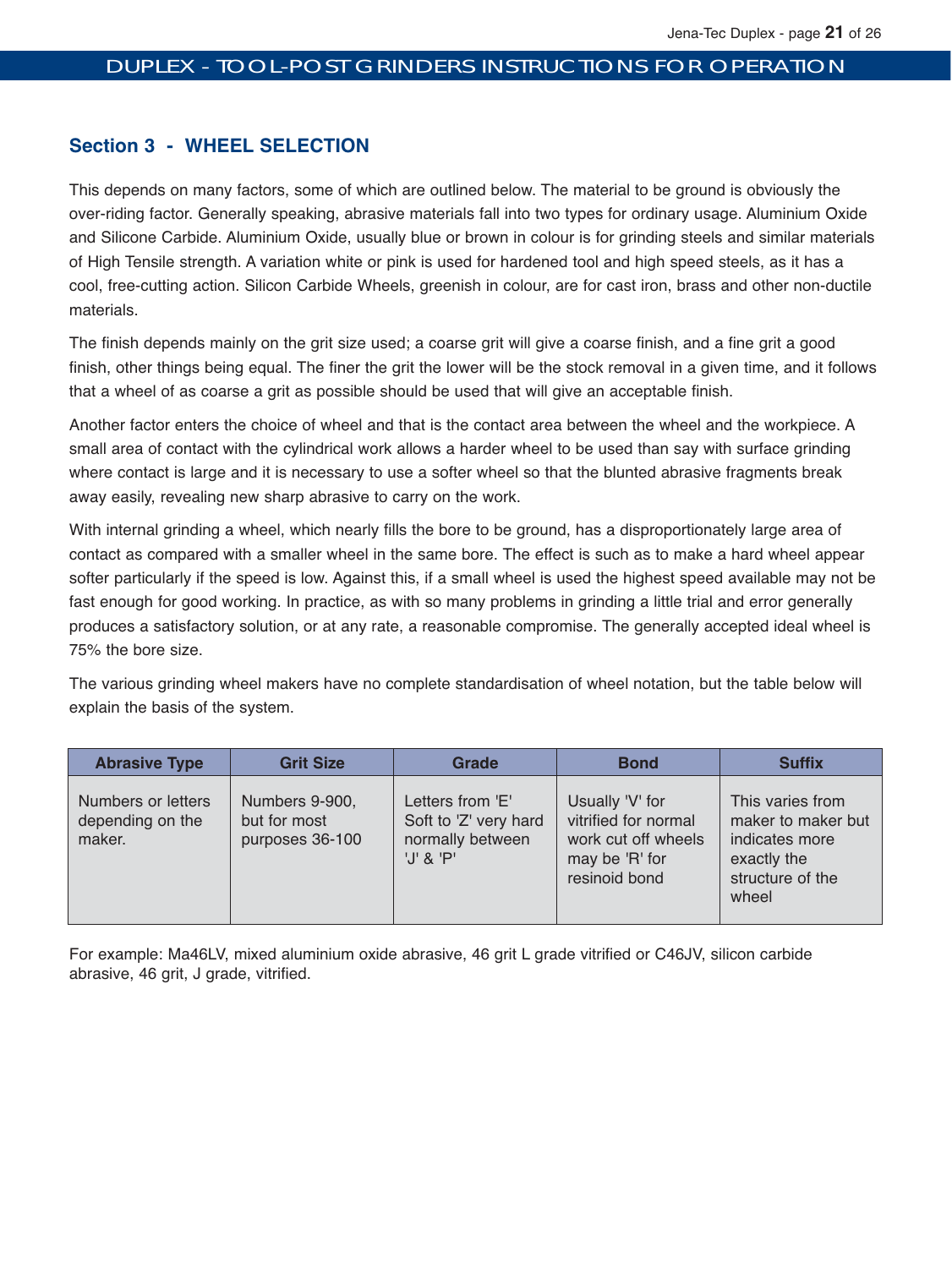#### **Wheel selection continued**

Wheel speeds are most important and normal vitrified wheels should run at such a speed as to give a periphery speed of 5,000-ft per minute (27m/sec) minimum and 6,500-ft per minute (35m/sec) absolute maximum. Every wheel has a maximum operating speed marked on it. This must never be exceeded.

| <b>Diameter</b><br><b>Inches</b> | Speed rpm for<br>5,000 fpm<br>(27m/sec) | <b>Speed rpm for</b><br>6,000 fpm<br>(32m/sec) | Speed rpm for<br>6,500 fpm<br>(35m/sec) | <b>Diameter</b><br>mm |
|----------------------------------|-----------------------------------------|------------------------------------------------|-----------------------------------------|-----------------------|
| 1                                | 19,100                                  | 22,900                                         | 24,800                                  | 25                    |
| $\overline{2}$                   | 9,500                                   | 11,500                                         | 12,400                                  | 50                    |
| 3                                | 6,400                                   | 7,600                                          | 8,300                                   | 75                    |
| $\overline{4}$                   | 4,800                                   | 5,700                                          | 6,200                                   | 100                   |
| 5                                | 3,800                                   | 4,600                                          | 5,000                                   | 125                   |
| $6\phantom{1}6$                  | 3,200                                   | 3,800                                          | 4,100                                   | 150                   |
| 8                                | 2,400                                   | 2,900                                          | 3,100                                   | 200                   |
| 12                               | 1,600                                   | 1,900                                          | 2,100                                   | 305                   |
| 14                               | 1,400                                   | 1,600                                          | 1,800                                   | 355                   |
| 16                               | 1,200                                   | 1,450                                          | 1,550                                   | 405                   |
| 20                               | 950                                     | 1,150                                          | 1,250                                   | 505                   |

Duplex stock wheels will cover most eventualities and these are listed in the leaflet. Sizes and grades are marked, when kept in stock. Suggested uses for the various wheels are also indicated with types to cover hard and soft steels, cast iron, brass, tool steel, high-speed steel, fibreglass and rubber compounds.

All wheels stocked by Duplex are manufactured to high standards of balance and are, suitable for precision work. Wheels outside the stocked range are obtainable by special order.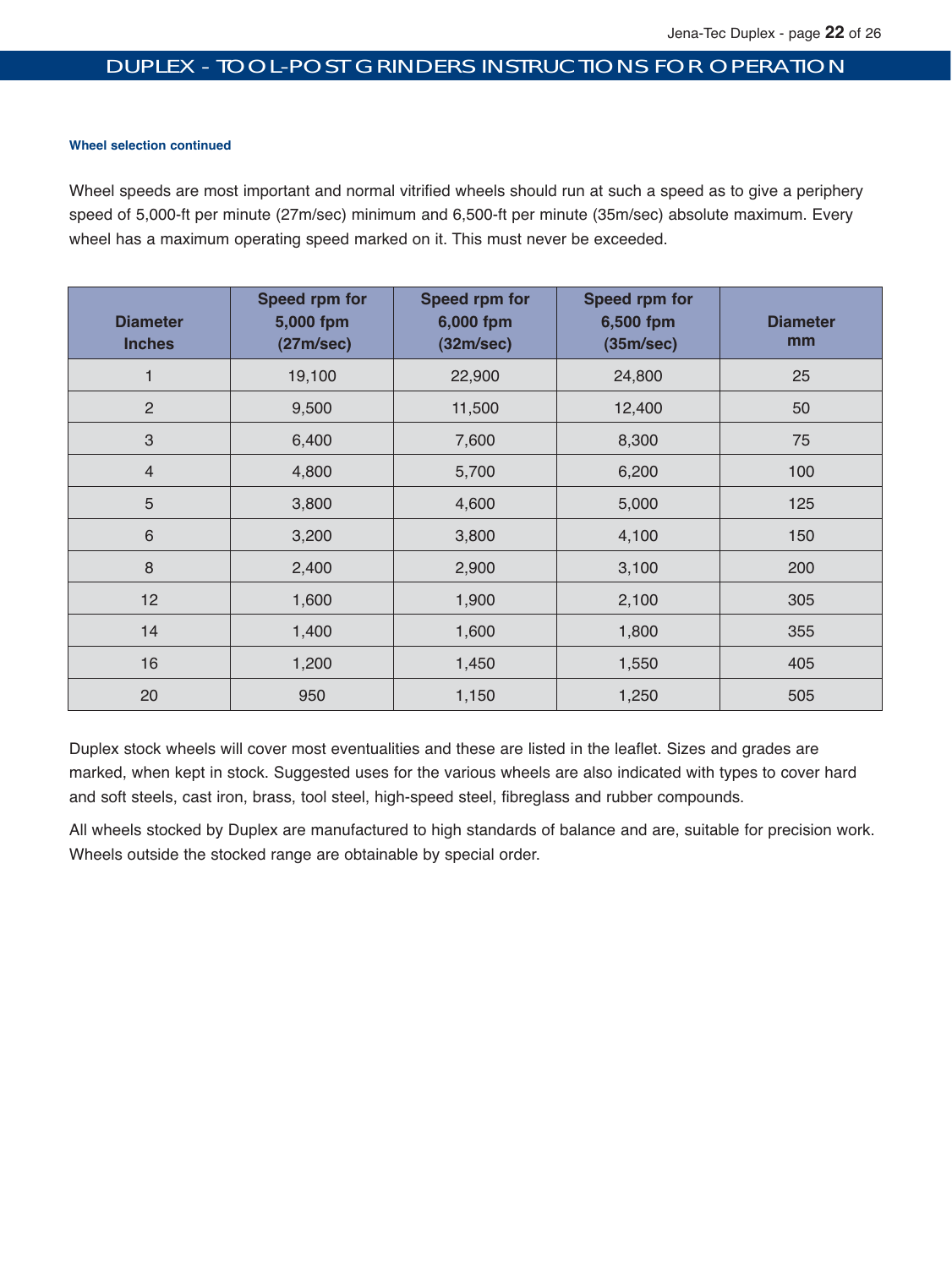# **Section 4 - USE**

#### **WHEELS FOR EXTERNAL WORK**

It is always necessary to dress the wheel before use. Truing the periphery will remove radial run out, but truing the sides is just as important for a good finish. It is not necessary to dress the whole side of the wheel, but just enough to remove the axial wobble which may be present with a new wheel. When grinding a shoulder, if the wheel is dressed to a very shallow cup, leaving a small section to do the grinding, it will avoid a smearing effect. The active portion of the wheel need only be 1/16" or 3/32" (1-2mm) wide, but used with care, it will be found capable of producing a large number of similar pieces. It may also be found that if half the width of the wheel is dressed away, say to a few thou deep, better results will occur. Therefore, that it might be thought that a narrower wheel would do equally well, but this is not usually the case as the thinner wheel will "ring" to the detriment of the finish.

The actual grinding can proceed with the lathe running comparatively slowly. A fast sliding feed should be used, removing a few thou at a time. Since all the lathes have some play on the saddle (otherwise it could not be moved at all), it is best to retract the grinder at the end of the cut, rather in the manner of screw cutting. If working to a shoulder the leading edge of the wheel should be preserved by feeding the grinder away from the shoulder. On work pieces that are narrower than the wheel, plunge cutting is possible, i.e. feeding the unit straight in with a final facing cut to remove the last thou or two to size.

#### **WHEELS FOR INTERNAL WORK**

This is always a compromise between bore size and wheel diameter. Use the largest wheel that will not give too great an area of contact and again, if working to a shouldered bore, feed outwards from the shoulder to preserve the leading edge of the wheel. Dressing the leading edge to a very narrow band of abrasive material will result in a clean and non-smeary finish at the bottom.

#### **COOLANT**

Coolant is desirable because considerable heat can be generated during heavy stock removal, also coolant will remove the dust and allow the wheel to work properly. It is also very necessary on internal work or accurate gauging may be impossible. A cold plug gauge may become stuck in a hot work piece and become difficult to remove. Ordinary soluble oil, as used in turning work is suitable.

#### **GRINDING DUST**

There are popular misconceptions about this. In actual fact, under a microscope, the grinding dust takes the form of minute lathe turnings, it is of course a nuisance and if it can be settled by applying a coolant, so much the better. The dust produced when truing the wheel is a different matter and during this operation the ways should be covered with 'a piece of paper' and carefully removed with the abrasive from the wheel.

During the grinding of rubber, fibreglass or similar unusual compounds it is desirable to extract the dust into a dust-exhausting unit. Duplex do not make these but can suggest suitable suppliers.

#### **DIAMOND DRESSERS**

Diamonds are expensive and it should be borne in mind that it is usually only necessary to remove a few thou at each dressing. There is no object in removing large amounts of the wheel. Again, if too small a diamond is used it wilt not last long. On the other hand, a large and expensive one is liable to be broken away from its setting and lost. A compromise is indicated. A stone of 0.3 to a 0.5 carat should be large enough for wheels up to 8" in diameter, if carefully used, and a 1 carat stone for larger wheels. The diamonds in the built in diamond dressing attachment, which can be supplied as an optional extra with D28, D29, D31 and D31B grinders will be found adequate. Other types of dresser are available as listed in the leaflet.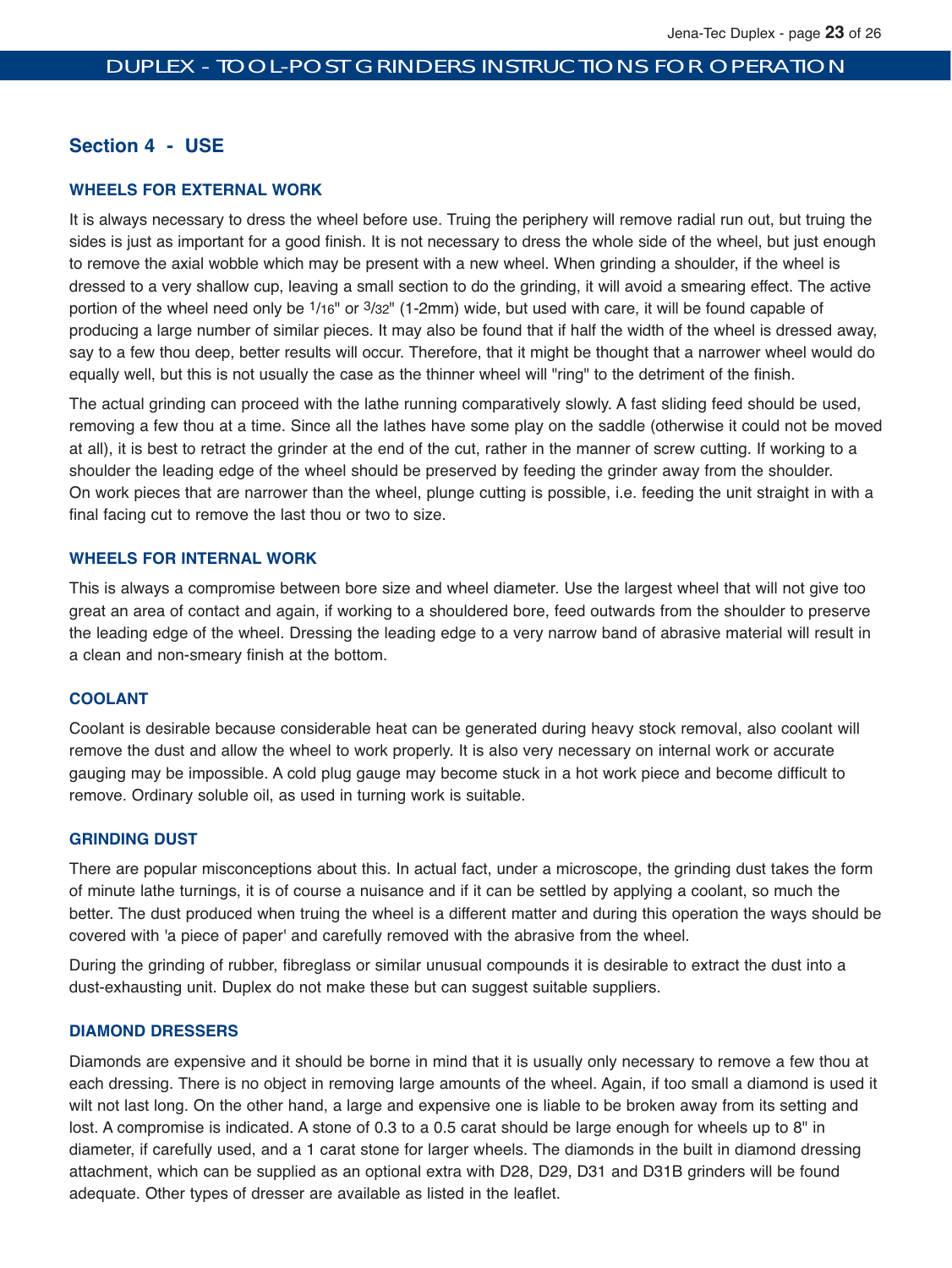## **Section 5 - GRINDING SPINDLES**

The bearings behind the wheels are precision units with phenolic cages, of angular contact type, with a thin shim in between them to afford a small measure of adjustment with a slotted screwed collar and lock rings. The pulley end bearing is a precision deep groove journal with spring preloading. These spindles are carefully adjusted and tested at the Duplex Works and should be left alone. If after much work, slight play develops, it can be taken up by a screwed ring, but any adjustment must be very carefully made, not more than 1/16 of a turn at a time. If overdone the spindle will run hot and the balls may indent their tracks and be ruined.

The bearings for the High Speed Four Bearing Spindles that can be used with most Duplex Grinders for dealing with small bores are very special selected matching pairs and such spindles should be returned to the Jena Works for overhaul.

#### **LUBRICATION OF SPINDLES**

All units have sealed for life lubrication.

After prolonged storage, the spindles may feel stiff. The remedy to bring them in to service is to give them a few turns by hand, and then a short run at the lowest possible speed. The spindles may run warm at first but eventually the temperature will remain constant.

#### **SPARES AND SERVICE**

Each machine carries a serial and type number. It is necessary to quote the number and type when ordering spares. Some of the models have a further letter suffix, which indicates more completely the type, and this should also be quoted.

**All spindles should be returned to Jena Rotary Technology Ltd. for service or repair.**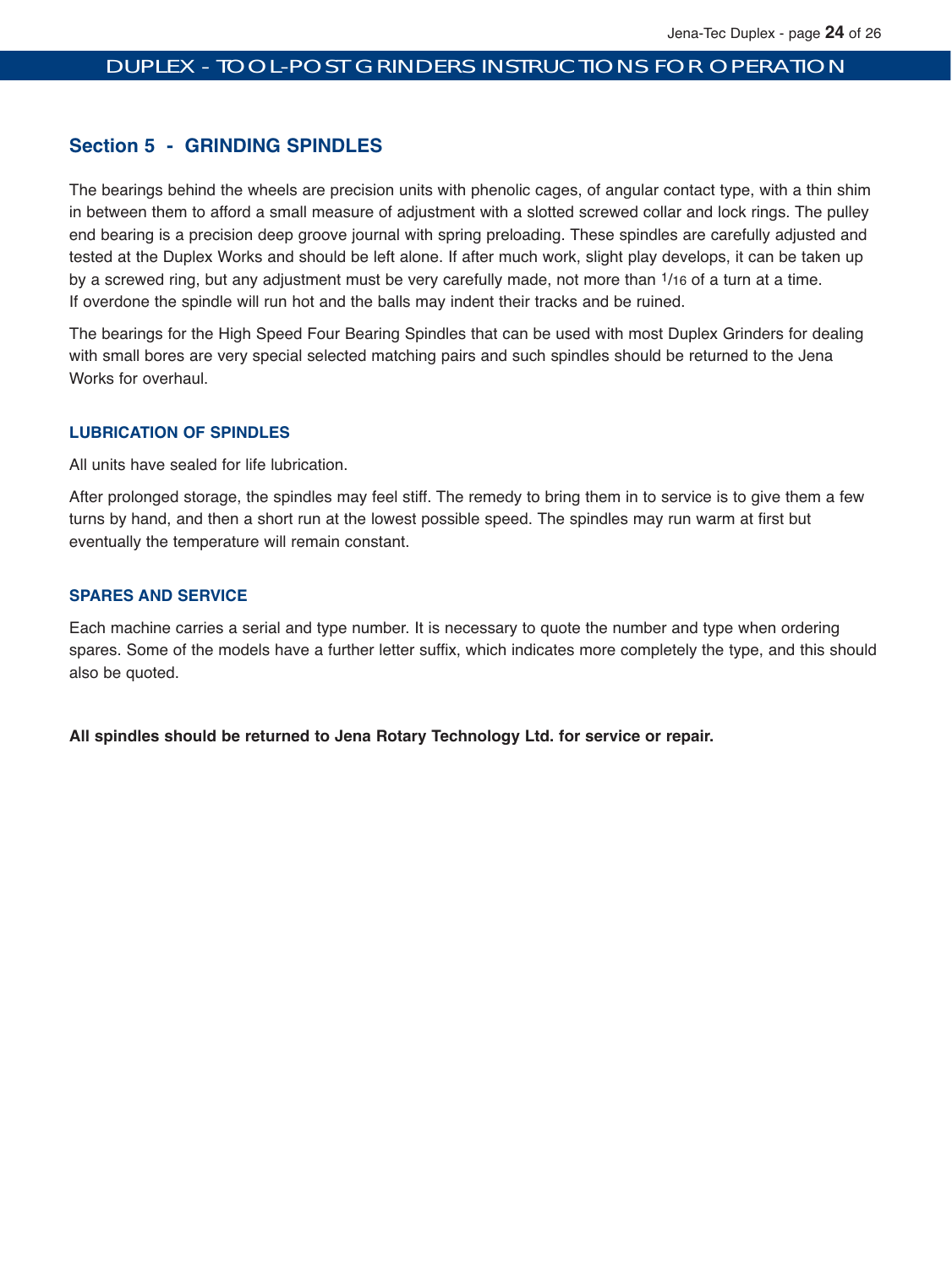# **Section 6 - CAPACITIES AND CAPABILITIES (Standard Machines)**

| <b>Type</b>       | <b>External wheel</b><br>diameter | <b>Internal wheel</b><br>diameter | <b>Drive</b>          | <b>Usage</b>                 |
|-------------------|-----------------------------------|-----------------------------------|-----------------------|------------------------------|
| D <sub>26</sub>   | $2\frac{3}{8}$ " (60mm)           | $3/4"$ (20mm)                     | <b>Flat belts</b>     | <b>External and Internal</b> |
| D <sub>27</sub>   | 3"<br>(80mm)                      | 1"<br>(25mm)                      | <b>Flat belts</b>     | <b>External and Internal</b> |
| D <sub>28</sub>   | 5"<br>(125mm)                     |                                   | 2 vee belts           | <b>External only</b>         |
| D <sub>29</sub>   | 5"<br>(125mm)                     | 1"<br>(25mm)                      | <b>Flat belts</b>     | <b>External and Internal</b> |
| <b>D30A</b>       | 6"<br>(150mm)                     |                                   | 2 vee belts           | <b>External only</b>         |
| D <sub>31</sub>   | 6"<br>(150mm)                     | $11/2$ " (40mm)                   | <b>Flat belts</b>     | <b>External and Internal</b> |
| <b>D31A</b>       | 8"<br>(200mm)                     |                                   | 2 vee belts           | <b>External only</b>         |
| D31B              | 8"<br>(200mm)                     | $11/2"$ (40mm)                    | Flat belts            | <b>External and Internal</b> |
| D <sub>32</sub>   | 12" (300mm)                       |                                   | 2 vee belts           | <b>External only</b>         |
| D <sub>33</sub>   | 14" (350mm)                       |                                   | 3 vee belts           | <b>External only</b>         |
| D35               | 16" (400mm)                       |                                   | 4 vee belts           | <b>External only</b>         |
| <b>D35A</b>       | 16" (400mm)                       |                                   | 5 vee belts           | <b>External only</b>         |
| D <sub>35</sub> B | 20" (500mm)                       |                                   | 4 vee belts           | <b>External only</b>         |
| <b>D35C</b>       | 20" (500mm)                       |                                   | 5 vee belts           | <b>External only</b>         |
| <b>D35D</b>       | 20" (500mm)                       |                                   | 5 vee belts           | <b>External only</b>         |
| D68               |                                   | $1"$ (25mm)                       | <b>High Frequency</b> | Internal only                |
| D69               |                                   | 2" (50mm)                         | <b>High Frequency</b> | Internal only                |
| D70               | 8" (200mm)                        |                                   | <b>Direct</b>         | <b>External only</b>         |
| D71R              | 12" (300mm)                       |                                   | <b>Direct</b>         | <b>External only</b>         |
| <b>D72R</b>       | 14" (350mm)                       |                                   | <b>Direct</b>         | <b>External only</b>         |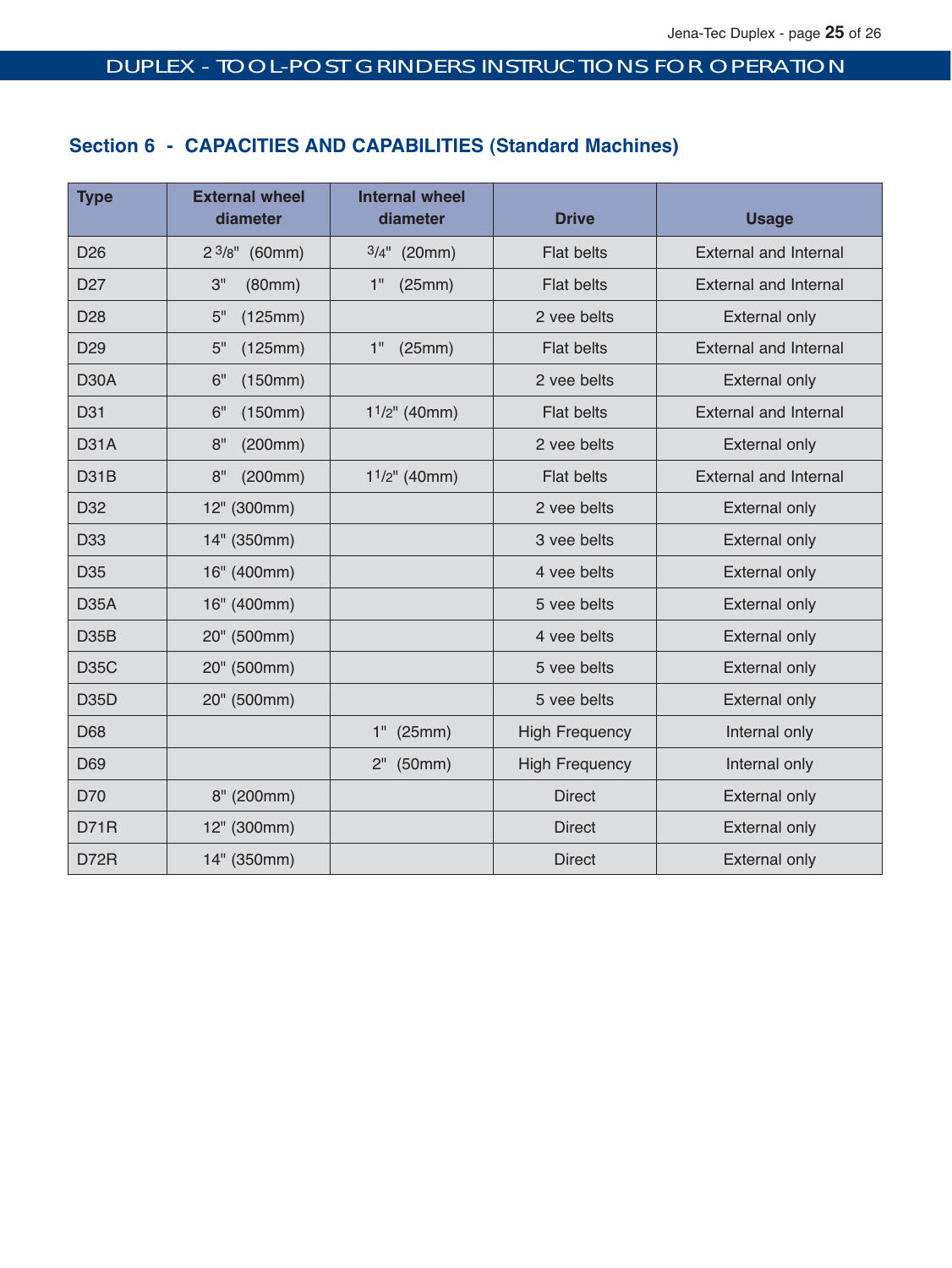# **Section 7 - NOTES ON FITTING WHEELS** (These notes apply in the UK but are equally important anywhere)

Grinding wheels, whether as spares or original equipment if used improperly can cause a serious accident.

#### **ALWAYS**

- 1. Use correct mounting procedures.
- 2. Use the wheel guard.
- 3. Check that the speed is correct for the size of the wheel.
- 4. Use Mounting blotters.
- 5. Store wheels in a clean dry place away from extremes of temperature.

#### **NEVER**

- 1. Use a wheel that has been dropped or damaged.
- 2. Start the machine without the guard in place.
- 3. Stand in line with the wheel when first started.
- 4. Use a wheel at above the maximum operating speed marked on it.

This warning is issued in line with the "Consumer Protection Act" 1987 passed as a result of an EEC directive effective from 1st March 1988.

You are also reminded that no person shall mount any grinding wheel unless they have been trained and appointed in accordance with the Abrasive Wheels Regulations 1970, No 535 (Regulation 9).

This Duplex Tool-Post Grinder uses vitrified bond grinding wheels. These are of a ceramic nature and can be easily damaged if mishandled. The speeds at which they can be clearly defined at between 5,000 ft per minute (25 metre/sec) and 6,500 ft per minute (35 metre/sec) on the rim. The larger the wheel, the lower the speed, i.e. a 5" (125mm) wheel can run at 4,500 rpm, a 12" (300mm) wheel at 1,800 rpm and so on.

Some Duplex Tools Post Grinders have two or more speeds, (Types D26, D27, D29, D31 and D31B) for both internal and external grinding. The large external wheel must always be used on the lowest speed and the correct belt position, which is indicated on a plate fixed to the beltguard. The greatest care must be taken to ensure that large wheels are not run at the higher speeds used for internal work with small wheels.

Check and double check that the belt is on the correct pulley steps before switching on.

Never run an external wheel without the wheelguard in position and never stand in line with any wheel being run for the first time. It is possible that it may have been damaged in transit or storage and no chances should be taken in this respect.

Never use a wheel that is larger than the rated machine capacity as it cannot be guarded and will also run too fast. An accident, under those circumstances, is inevitable.

Before commencing work the wheel must be dressed using a fixed diamond mounted on the machine and by traversing the grinder. This will ensure that the face of the wheel is parallel to the machine slide ways.

Grinding work may now commence. The wheel supplied as standard equipment will be found suitable for the majority of materials to be ground but it may be necessary to experiment with feed and traverse rates in coordination with work spindle rotation speeds to obtain the best results.

# **MAINTENANCE**

The motor is of such a design that there are no wearing parts. Motor bearings are sealed for life and require no attention. The spindle bearings are grease packed on initial assembly and similarly require no further attention.

#### **BELT ADJUSTMENT**

The drive belt tension is adjusted by inserting a screwdriver through the drilled holes in the motor pulley and slackening the motor retaining screws. The top screw can be moved in its curved slot to tighten or loosen the belt.

All fixings on this machine are metric.